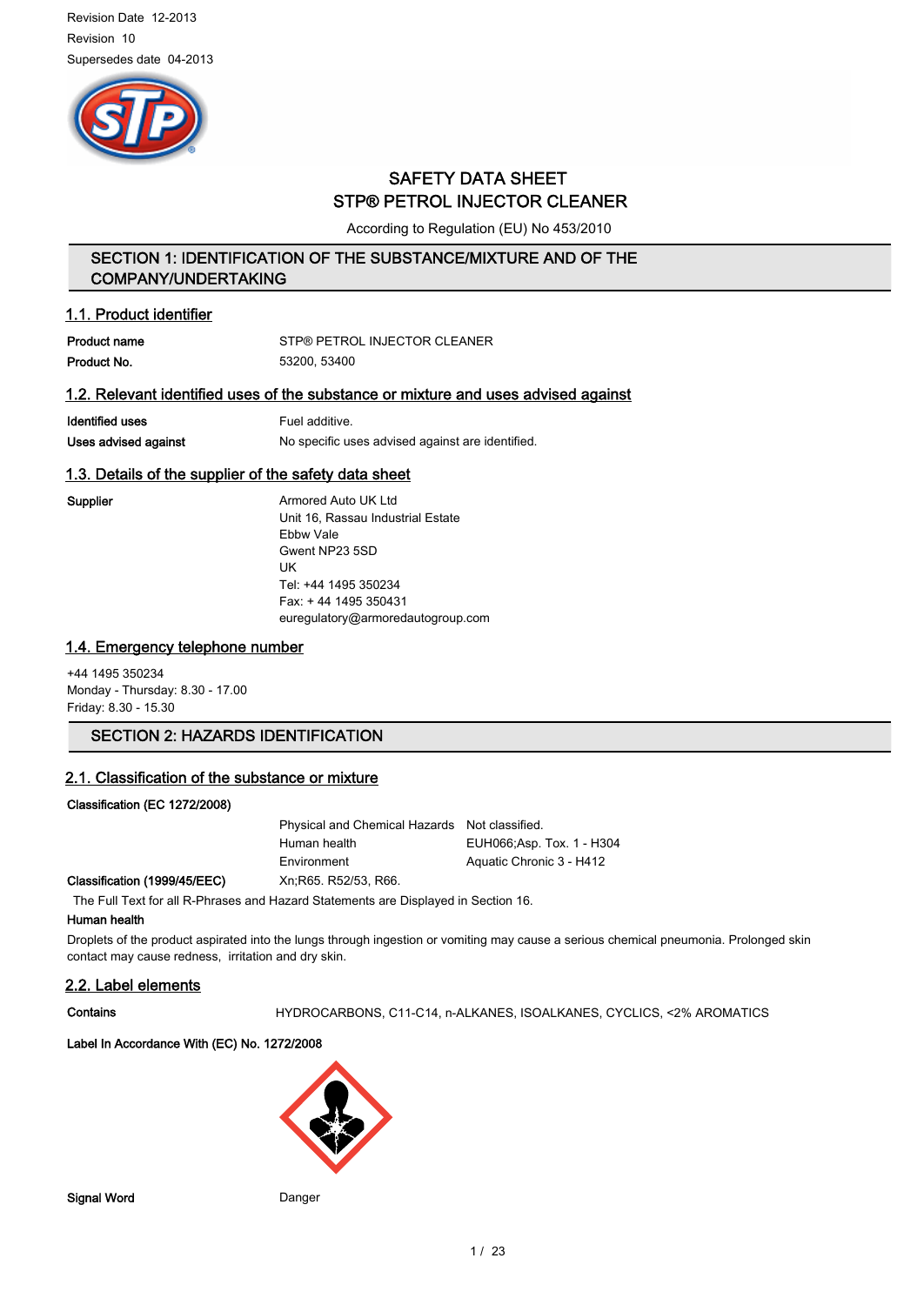| <b>Hazard Statements</b>                      |                  |                                                                     |
|-----------------------------------------------|------------------|---------------------------------------------------------------------|
|                                               | H <sub>304</sub> | May be fatal if swallowed and enters airways.                       |
|                                               | H412             | Harmful to aquatic life with long lasting effects.                  |
| <b>Precautionary Statements</b>               |                  |                                                                     |
|                                               | P <sub>102</sub> | Keep out of reach of children.                                      |
|                                               | P301+310         | IF SWALLOWED: Immediately call a POISON CENTER or doctor/physician. |
|                                               | P331             | Do NOT induce vomiting.                                             |
|                                               | P <sub>501</sub> | Dispose of contents/container in accordance with local regulations. |
| <b>Supplementary Precautionary Statements</b> |                  |                                                                     |
|                                               | P <sub>273</sub> | Avoid release to the environment.                                   |
| Supplemental label information                |                  |                                                                     |
|                                               | EUH066           | Repeated exposure may cause skin dryness or cracking.               |

## 2.3. Other hazards

This product does not contain any PBT or vPvB substances.

## SECTION 3: COMPOSITION/INFORMATION ON INGREDIENTS

## 3.2. Mixtures

| HYDROCARBONS, C11-C14, n-ALKANES, ISOALKANES, CYCLICS, <2% AROMATICS<br>60-100%                                                                                            |                   |                                                                                      |                                       |
|----------------------------------------------------------------------------------------------------------------------------------------------------------------------------|-------------------|--------------------------------------------------------------------------------------|---------------------------------------|
| <b>CAS-No.:</b>                                                                                                                                                            | EC No.: 926-141-6 |                                                                                      | Registration Number: 01-2119456620-43 |
|                                                                                                                                                                            |                   |                                                                                      |                                       |
| Classification (EC 1272/2008)<br><b>EUH066</b><br>Asp. Tox. 1 - H304                                                                                                       |                   | Classification (67/548/EEC)<br>Xn;R65.<br>R66.                                       |                                       |
|                                                                                                                                                                            |                   |                                                                                      |                                       |
| SOLVENT NAPHTHA (PETROLEUM), HEAVY AROMATIC                                                                                                                                |                   |                                                                                      | $1 - 5%$                              |
| CAS-No.: 64742-94-5                                                                                                                                                        | EC No.: 265-198-5 |                                                                                      | Registration Number: 01-2119463588-24 |
| Classification (EC 1272/2008)<br><b>EUH066</b><br><b>STOT SE 3 - H336</b><br>Asp. Tox. 1 - H304<br>Aquatic Chronic 2 - H411                                                |                   | Classification (67/548/EEC)<br>Xn;R65.<br>N, R51/53.<br>R66, R67.                    |                                       |
| POLYOLEFIN ALKYL PHENOL ALKYL AMINE                                                                                                                                        |                   |                                                                                      | $1 - 5%$                              |
| CAS-No.:                                                                                                                                                                   | EC No.:           |                                                                                      |                                       |
| Classification (EC 1272/2008)<br>Skin Irrit. 2 - H315                                                                                                                      |                   | Classification (67/548/EEC)<br>Xi, R38.                                              |                                       |
| 1,2,4-TRIMETHYLBENZENE                                                                                                                                                     |                   |                                                                                      | $1 - 5%$                              |
| CAS-No.: 95-63-6                                                                                                                                                           | EC No.: 202-436-9 |                                                                                      |                                       |
| Classification (EC 1272/2008)<br>Flam. Liq. 3 - H226<br>Acute Tox. 4 - H332<br>Skin Irrit. 2 - H315<br>Eye Irrit. 2 - H319<br>STOT SE 3 - H335<br>Aquatic Chronic 2 - H411 |                   | Classification (67/548/EEC)<br>R <sub>10</sub><br>Xn;R20<br>Xi:R36/37/38<br>N;R51/53 |                                       |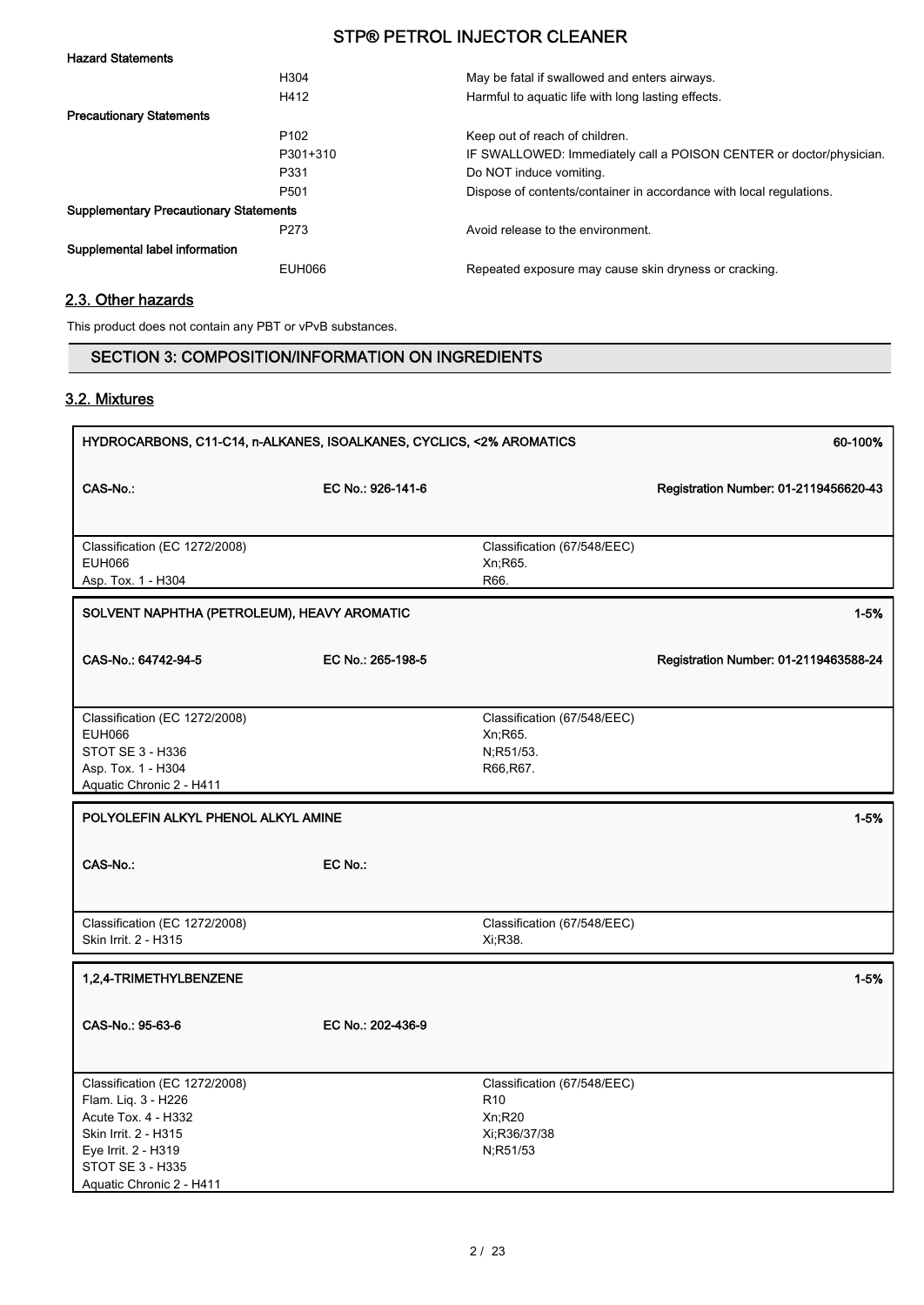| SOLVENT NAPHTHA (PETROLEUM), LIGHT AROM. (< 0.1% BENZENE)                          |                   |                                                | $1 - 5%$ |
|------------------------------------------------------------------------------------|-------------------|------------------------------------------------|----------|
| CAS-No.: 64742-95-6                                                                | EC No.: 265-199-0 |                                                |          |
|                                                                                    |                   |                                                |          |
|                                                                                    |                   |                                                |          |
| Classification (EC 1272/2008)                                                      |                   | Classification (67/548/EEC)                    |          |
| Flam. Liq. 3 - H226                                                                |                   | Xn, R65.                                       |          |
| <b>EUH066</b><br>STOT SE 3 - H335, H336                                            |                   | Xi, R37.                                       |          |
| Asp. Tox. 1 - H304                                                                 |                   | N;R51/53.<br>R10, R66, R67.                    |          |
| Aquatic Chronic 2 - H411                                                           |                   |                                                |          |
| <b>NAPHTHALENE</b>                                                                 |                   |                                                | $< 1\%$  |
|                                                                                    |                   |                                                |          |
| CAS-No.: 91-20-3                                                                   | EC No.: 202-049-5 |                                                |          |
|                                                                                    |                   |                                                |          |
| Classification (EC 1272/2008)                                                      |                   | Classification (67/548/EEC)                    |          |
| Acute Tox. 4 - H302                                                                |                   | Carc. Cat. 3;R40                               |          |
| Carc. 2 - H351                                                                     |                   | Xn; R22                                        |          |
| Aquatic Acute 1 - H400<br>Aquatic Chronic 1 - H410                                 |                   | N;R50/53                                       |          |
|                                                                                    |                   |                                                |          |
| <b>MESITYLENE</b>                                                                  |                   |                                                | $< 1\%$  |
|                                                                                    |                   |                                                |          |
| CAS-No.: 108-67-8                                                                  | EC No.: 203-604-4 |                                                |          |
|                                                                                    |                   |                                                |          |
|                                                                                    |                   |                                                |          |
| Classification (EC 1272/2008)<br>Flam. Liq. 3 - H226                               |                   | Classification (67/548/EEC)<br>R <sub>10</sub> |          |
| STOT SE 3 - H335                                                                   |                   | Xi;R37                                         |          |
| Aquatic Chronic 2 - H411                                                           |                   | N;R51/53                                       |          |
| <b>PROPYLBENZENE</b>                                                               |                   |                                                | $< 1\%$  |
|                                                                                    |                   |                                                |          |
| CAS-No.: 103-65-1                                                                  | EC No.: 203-132-9 |                                                |          |
|                                                                                    |                   |                                                |          |
| Classification (EC 1272/2008)                                                      |                   | Classification (67/548/EEC)                    |          |
| Flam. Liq. 3 - H226                                                                |                   | R <sub>10</sub>                                |          |
| STOT SE 3 - H335                                                                   |                   | Xn;R65                                         |          |
| Asp. Tox. 1 - H304<br>Aquatic Chronic 2 - H411                                     |                   | Xi;R37<br>N;R51/53                             |          |
| The Full Text for all B. Phrases and Hererd Statements are Displayed in Section 16 |                   |                                                |          |

The Full Text for all R-Phrases and Hazard Statements are Displayed in Section 16.

## SECTION 4: FIRST AID MEASURES

## 4.1. Description of first aid measures

### Inhalation

Provide fresh air, warmth and rest, preferably in a comfortable upright sitting position. Get medical attention if any discomfort continues.

## Ingestion

Never give liquid to an unconscious person. Do not induce vomiting. If vomiting occurs, the head should be kept low so that stomach vomit doesn't enter the lungs. Get medical attention immediately!

### Skin contact

Remove contaminated clothing immediately and wash skin with soap and water. Get medical attention promptly if symptoms occur after washing.

### Eye contact

Immediately flush with plenty of water for up to 15 minutes. Remove any contact lenses and open eyes wide apart. Get medical attention if any discomfort continues.

## 4.2. Most important symptoms and effects, both acute and delayed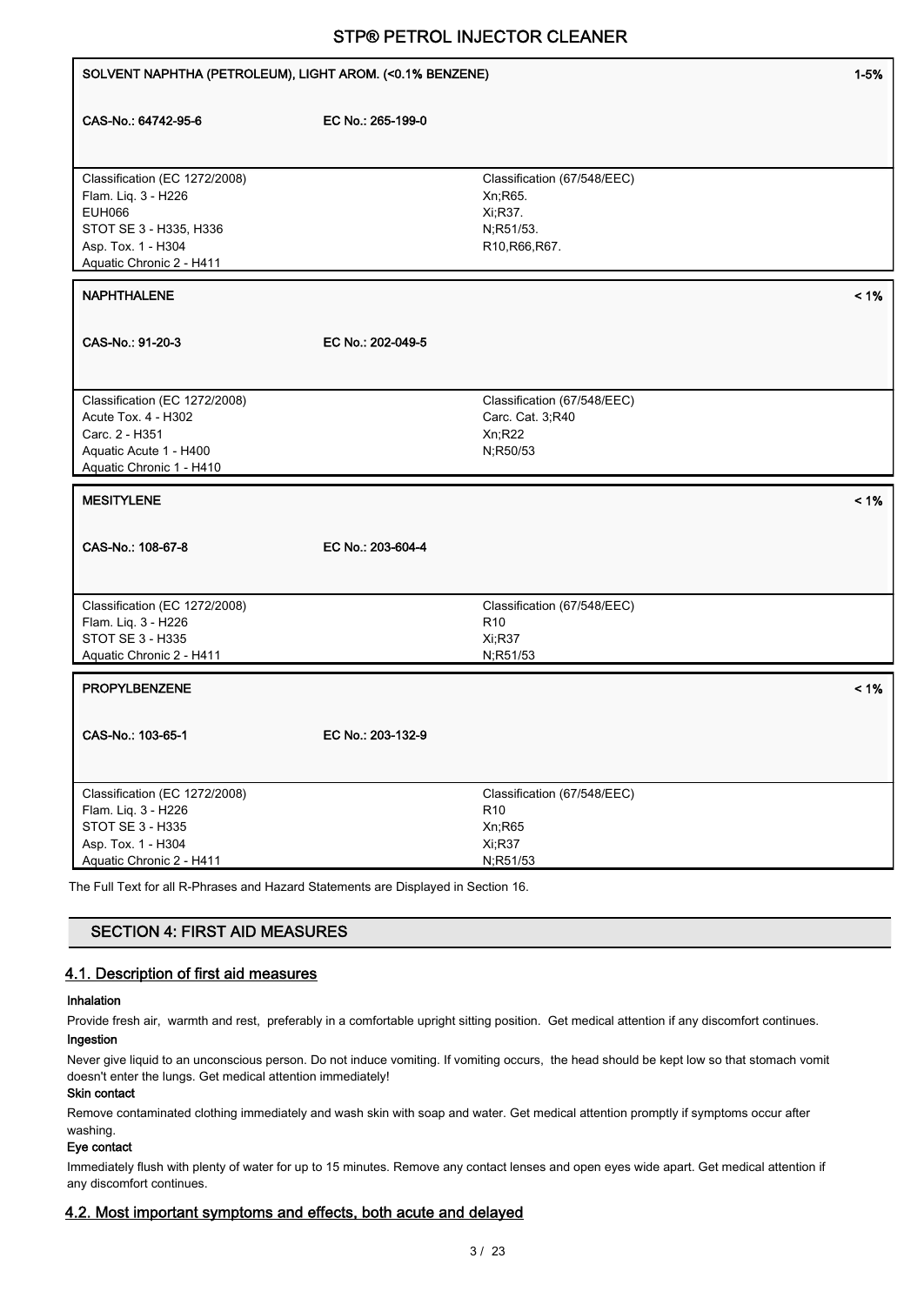#### Inhalation

Vapours may cause drowsiness and dizziness.

### Ingestion

May cause discomfort if swallowed. Droplets of the product aspirated into the lungs through ingestion or vomiting may cause a serious chemical pneumonia.

### Skin contact

Prolonged skin contact may cause redness and irritation.

#### Eye contact

Irritating and may cause redness and pain.

### 4.3. Indication of any immediate medical attention and special treatment needed

The severity of the symptoms described will vary dependant of the concentration and the length of exposure.

### SECTION 5: FIREFIGHTING MEASURES

### 5.1. Extinguishing media

### Extinguishing media

Extinguish with foam, carbon dioxide, dry powder or water fog. Use fire-extinguishing media appropriate for surrounding materials.

### Unsuitable extinguishing media

Do not use water jet as an extinguisher, as this will spread the fire.

### 5.2. Special hazards arising from the substance or mixture

#### Hazardous combustion products

Thermal decomposition or combustion may liberate carbon oxides and other toxic gases or vapours.

#### Unusual Fire & Explosion Hazards

Solvent vapours may form explosive mixtures with air.

## 5.3. Advice for firefighters

### Protective equipment for fire-fighters

Use protective equipment appropriate for surrounding materials.

## SECTION 6: ACCIDENTAL RELEASE MEASURES

### 6.1. Personal precautions, protective equipment and emergency procedures

Wear protective clothing as described in Section 8 of this safety data sheet.

### 6.2. Environmental precautions

Do not discharge into drains, water courses or onto the ground.

### 6.3. Methods and material for containment and cleaning up

Wear necessary protective equipment. Stop leak if possible without risk. DO NOT touch spilled material! Extinguish all ignition sources. Avoid sparks, flames, heat and smoking. Ventilate. Ventilate well. Absorb in vermiculite, dry sand or earth and place into containers. Containers with collected spillage must be properly labelled with correct contents and hazard symbol.

### 6.4. Reference to other sections

Wear protective clothing as described in Section 8 of this safety data sheet. See section 11 for additional information on health hazards. Collect and dispose of spillage as indicated in section 13.

## SECTION 7: HANDLING AND STORAGE

### 7.1. Precautions for safe handling

Read and follow manufacturer's recommendations. NOT for personal cleansing. Good personal hygiene is necessary. Wash hands and contaminated areas with water and soap before leaving the work site.

### 7.2. Conditions for safe storage, including any incompatibilities

Keep away from heat, sparks and open flame. Store in tightly closed original container in a dry, cool and well-ventilated place.

### 7.3. Specific end use(s)

The identified uses for this product are detailed in Section 1.2.

## SECTION 8: EXPOSURE CONTROLS/PERSONAL PROTECTION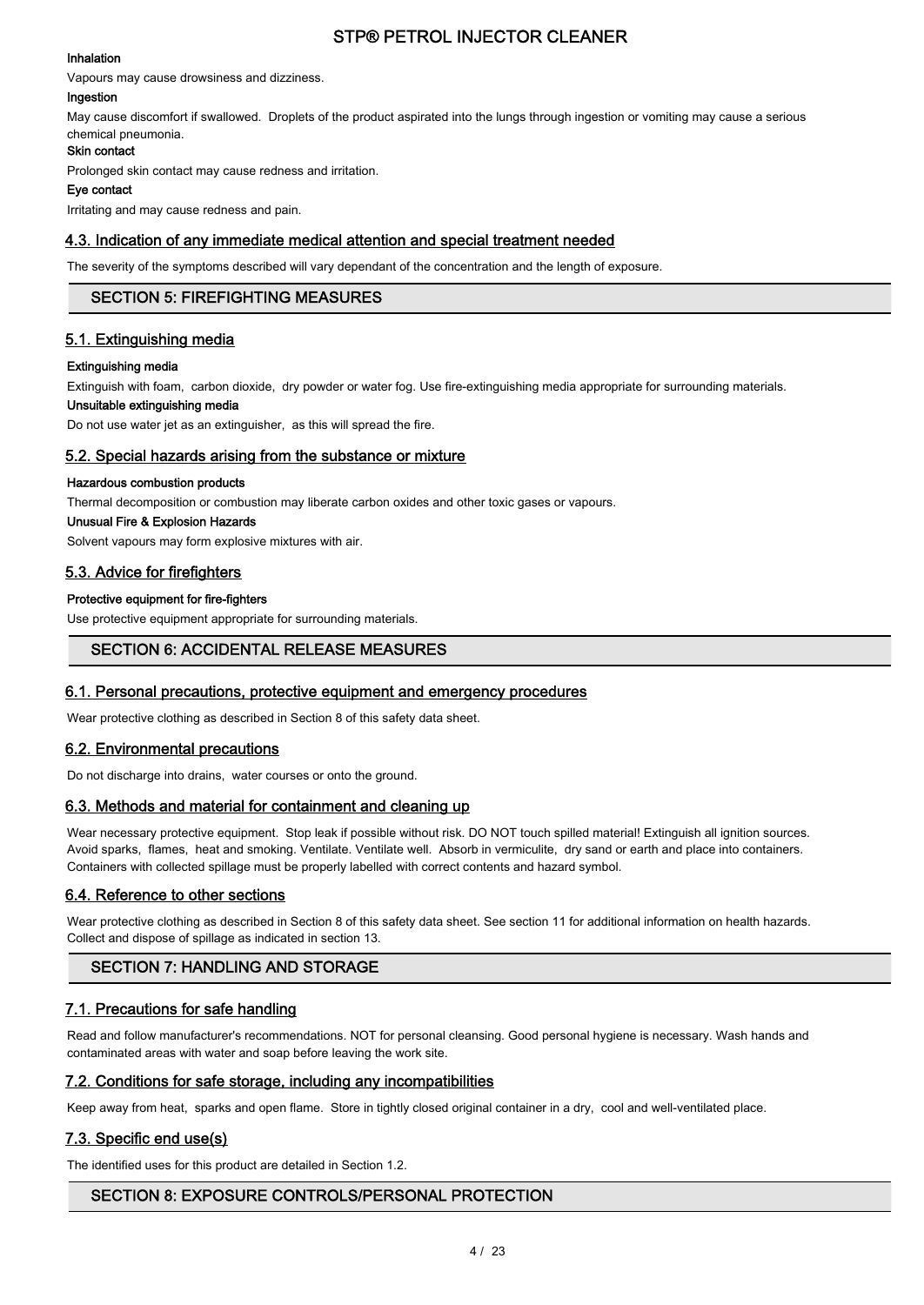## 8.1. Control parameters

| Name                   | <b>STD</b> |        | TWA - 8 Hrs  |        | STEL - 15 Min | <b>Notes</b> |
|------------------------|------------|--------|--------------|--------|---------------|--------------|
| 1.2.4-TRIMETHYLBENZENE | <b>WEL</b> | 25 ppm | 125 mg/m $3$ |        |               |              |
| <b>IMESITYLENE</b>     | ' WEL      | 25 ppm | 125 mg/m $3$ |        |               |              |
| <b>INAPHTHALENE</b>    | ' WEL      | 10 ppm | 53 $mg/m3$   | 15 ppm | 80 mg/m3      |              |

WEL = Workplace Exposure Limit.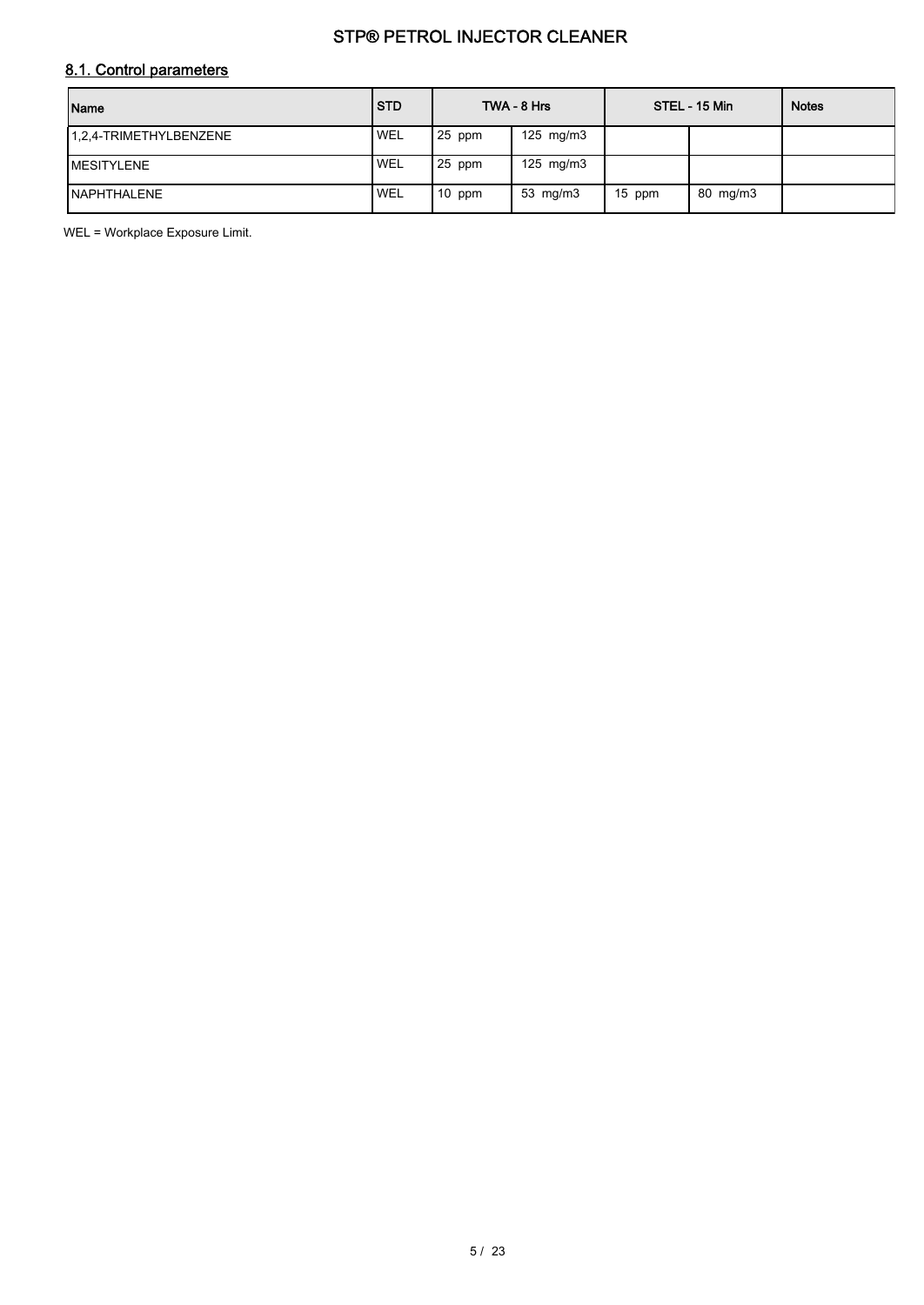## STP® PETROL INJECTOR CLEANER MESITYLENE (CAS: 108-67-8)

| <b>DNEL</b>                   |             |                                       |                         |                 |
|-------------------------------|-------------|---------------------------------------|-------------------------|-----------------|
| Worker                        | Inhalation. | Short Term                            | <b>Systemic Effects</b> | 100 mg/m3       |
| Worker                        | Inhalation. | Short Term                            | Local Effects           | 100 mg/m3       |
| Worker                        | Dermal      | Long Term                             | <b>Systemic Effects</b> | 16171 mg/kg/day |
| Worker                        | Inhalation. | Long Term                             | <b>Systemic Effects</b> | $100$ mg/m $3$  |
| Worker                        | Inhalation. | Long Term                             | Local Effects           | 100 mg/m3       |
| Consumer                      | Inhalation. | Short Term                            | <b>Systemic Effects</b> | 29.4 mg/m3      |
| Consumer                      | Inhalation. | <b>Short Term</b>                     | Local Effects           | 29.4 mg/m3      |
| Consumer                      | Dermal      | Long Term                             | <b>Systemic Effects</b> | 9512 mg/kg/day  |
| Consumer                      | Inhalation. | Long Term                             | <b>Systemic Effects</b> | 29.4 mg/m3      |
| Consumer                      | Oral        | Long Term                             | <b>Systemic Effects</b> | 15 mg/kg/day    |
| Consumer                      | Inhalation. | Long Term                             | Local Effects           | 29.4 mg/m3      |
| <b>PNEC</b>                   |             |                                       |                         |                 |
| Freshwater                    | 0.101       | mg/l                                  |                         |                 |
| Marinewater                   | 0.101       | mg/l                                  |                         |                 |
| Intermittent release          | 0.101       | mg/l                                  |                         |                 |
| <b>STP</b>                    | 2.02        | mg/l                                  |                         |                 |
| Sediment (Freshwater)         | 7.86        | mg/kg                                 |                         |                 |
| Sediment (Marinewater) 7.86   |             | mg/kg                                 |                         |                 |
| Soil                          | 1.34        | mg/kg                                 |                         |                 |
|                               |             | 1,2,4-TRIMETHYLBENZENE (CAS: 95-63-6) |                         |                 |
| <b>DNEL</b>                   |             |                                       |                         |                 |
| Worker                        | Inhalation. | <b>Short Term</b>                     | <b>Systemic Effects</b> | $100$ mg/m $3$  |
| Worker                        | Inhalation. | <b>Short Term</b>                     | Local Effects           | $100$ mg/m $3$  |
| Worker                        | Dermal      | Long Term                             | <b>Systemic Effects</b> | 16171 mg/kg/day |
| Worker                        | Inhalation. | Long Term                             | Systemic Effects        | 100 mg/m3       |
| Worker                        | Inhalation. | Long Term                             | <b>Local Effects</b>    | 100 mg/m3       |
| Consumer                      | Inhalation. | <b>Short Term</b>                     | Systemic Effects        | 29.4 mg/m3      |
| Consumer                      | Inhalation. | Short Term                            | Local Effects           | 29.4 mg/m3      |
| Consumer                      | Dermal      | Long Term                             | Systemic Effects        | 9512 mg/kg/day  |
| Consumer                      | Inhalation. | Long Term                             | <b>Systemic Effects</b> | 29.4 mg/m3      |
| Consumer                      | Dermal      | Long Term                             | <b>Systemic Effects</b> | 9512 mg/kg/day  |
| Consumer                      | Inhalation. | Long Term                             | <b>Systemic Effects</b> | 29.4 mg/m3      |
| Consumer                      | Oral        | Long Term                             | <b>Systemic Effects</b> | 15 mg/kg/day    |
| Consumer                      | Inhalation. | Long Term                             | <b>Local Effects</b>    | 29.4 mg/m3      |
| <b>PNEC</b>                   |             |                                       |                         |                 |
| Freshwater                    | 0.12        | mg/l                                  |                         |                 |
| Marinewater                   | 0.12        | mg/l                                  |                         |                 |
| Intermittent release          | 0.12        | mg/l                                  |                         |                 |
| <b>STP</b>                    | 2.41        | mg/l                                  |                         |                 |
| Sediment (Freshwater)         | 13.56       | mg/kg                                 |                         |                 |
| Sediment (Marinewater) 13.56  |             | mg/kg                                 |                         |                 |
| Soil                          | 2.34        | mg/kg                                 |                         |                 |
|                               |             | <u>NAPHTHALENE (CAS: 91-20-3)</u>     |                         |                 |
| <b>DNEL</b>                   |             |                                       |                         |                 |
| Consumer                      | Dermal      | Long Term                             | <b>Systemic Effects</b> | 3.57 mg/kg/day  |
| Worker                        | Inhalation. | Long Term                             | <b>Systemic Effects</b> | 25 mg/m3        |
| Worker                        | Inhalation. | Long Term                             | Local Effects           | 25 mg/m3        |
| <b>PNEC</b>                   |             |                                       |                         |                 |
| Freshwater                    | 0.0024      | mg/l                                  |                         |                 |
| Marinewater                   | 0.0024      | mg/l                                  |                         |                 |
| Intermittent release          | 0.02        | mg/l                                  |                         |                 |
| <b>STP</b>                    | 2.9         | mg/l                                  |                         |                 |
| Sediment (Freshwater)         | 0.0672      | mg/kg                                 |                         |                 |
| Sediment (Marinewater) 0.0672 |             | mg/kg                                 |                         |                 |
| Soil                          | 0.0533      | mg/kg                                 |                         |                 |

## 8.2. Exposure controls

## Protective equipment

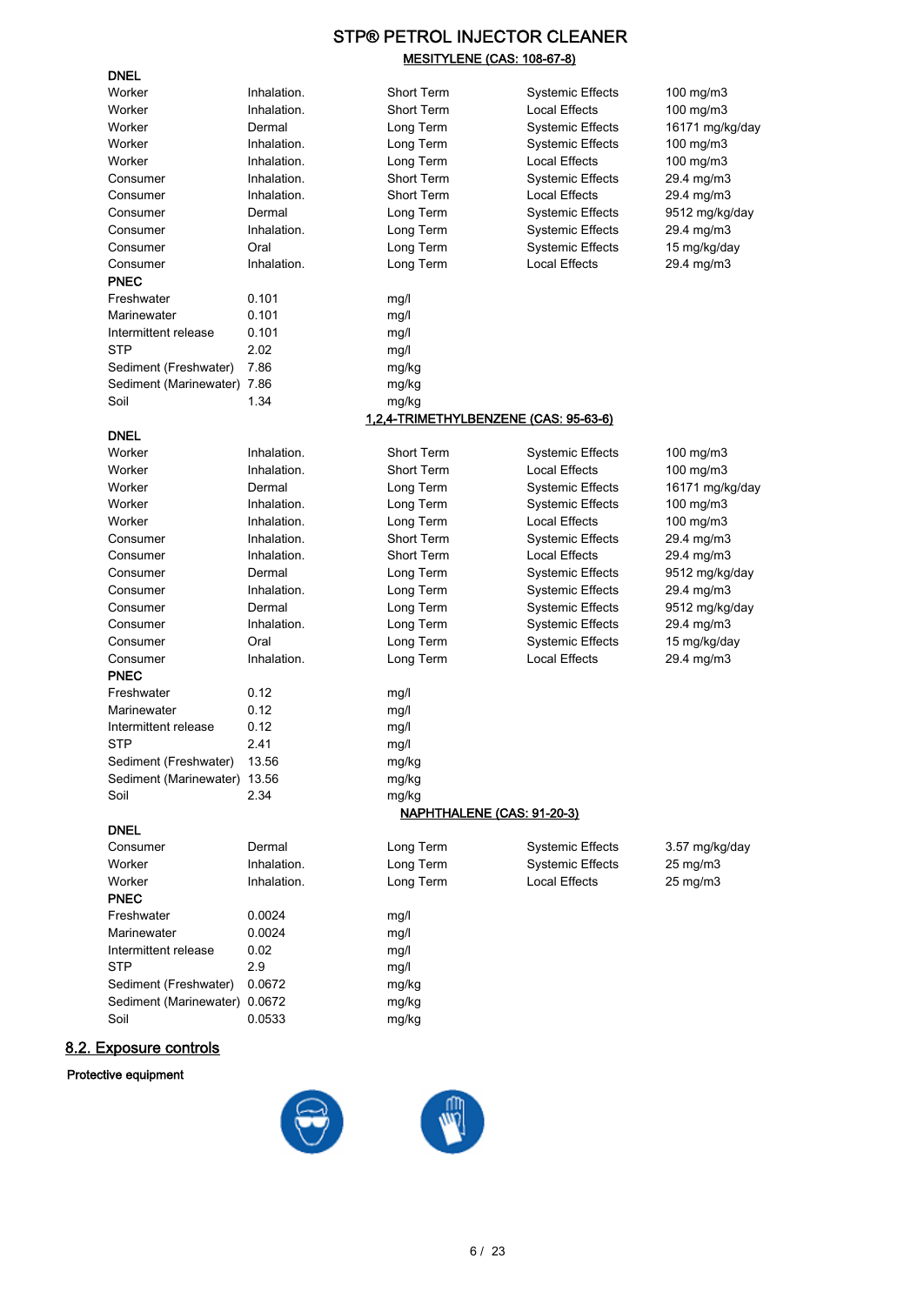### Hand protection

For prolonged or repeated skin contact use suitable protective gloves. The most suitable glove must be chosen in consultation with the gloves supplier, who can inform about the breakthrough time of the glove material.

### Eye protection

Wear approved, tight fitting safety glasses where splashing is probable.

### Hygiene measures

Wash promptly if skin becomes contaminated. DO NOT SMOKE IN WORK AREA! When using do not eat, drink or smoke. No specific hygiene procedures noted, but good personal hygiene practices are always advisable, especially when working with chemicals.

## SECTION 9: PHYSICAL AND CHEMICAL PROPERTIES

## 9.1. Information on basic physical and chemical properties

| Appearance                         | Clear liquid.            |
|------------------------------------|--------------------------|
| Colour                             | Light (or pale). Yellow. |
| Odour                              | Hydrocarbon.             |
| Solubility                         | Insoluble in water       |
| Melting point (°C)                 |                          |
| Data lacking.                      |                          |
| <b>Relative density</b>            | 0.8232                   |
| Vapour density (air=1)             |                          |
| Data lacking.                      |                          |
| Vapour pressure                    |                          |
| Data lacking.                      |                          |
| <b>Evaporation rate</b>            |                          |
| Data lacking.                      |                          |
| <b>Evaporation Factor</b>          |                          |
| Data lacking.                      |                          |
| pH-Value, Conc. Solution           |                          |
| Data lacking.                      |                          |
| <b>Viscosity</b>                   |                          |
| Not known.                         |                          |
| Solubility Value (G/100G H2O@20°C) |                          |
| Data lacking.                      |                          |
| Decomposition temperature (°C)     |                          |
| Data lacking.                      |                          |
| <b>Odour Threshold, Lower</b>      |                          |
| Data lacking.                      |                          |
| Flash point (°C)                   | 70.5 °C                  |
| Auto Ignition Temperature (°C)     |                          |
| Data lacking.                      |                          |
| <b>Explosive properties</b>        |                          |
| Data lacking.                      |                          |
| <b>Oxidising properties</b>        |                          |
| Not known.                         |                          |

## 9.2. Other information

Not determined.

## SECTION 10: STABILITY AND REACTIVITY

### 10.1. Reactivity

Reaction with: Acids. Strong oxidising substances.

## 10.2. Chemical stability

Stable under normal temperature conditions and recommended use.

## 10.3. Possibility of hazardous reactions

## Hazardous Polymerisation

Will not polymerise.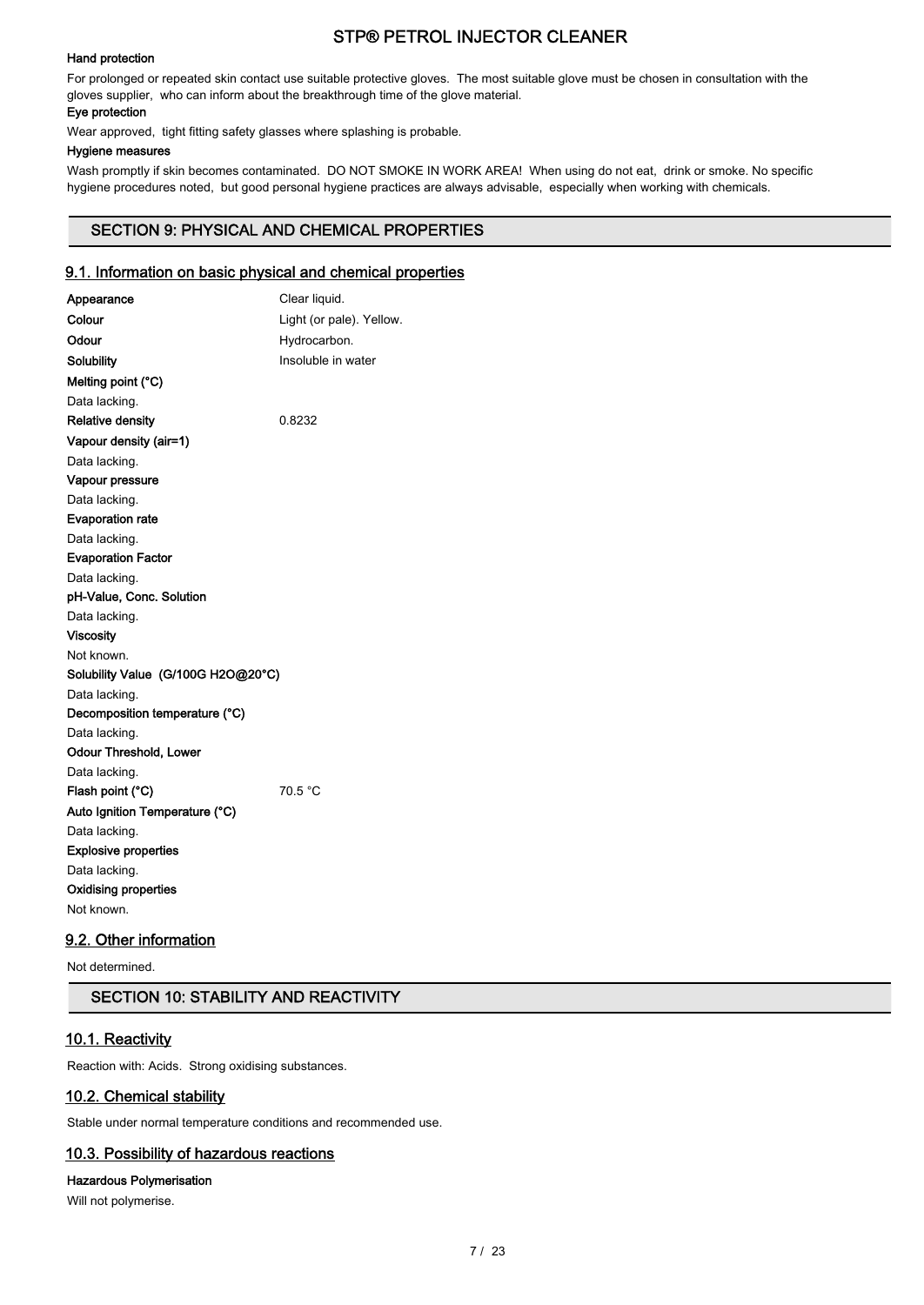## 10.4. Conditions to avoid

No specific conditions are likely to result in a hazardous situation.

## 10.5. Incompatible materials

### Materials To Avoid

Strong oxidising substances.

## 10.6. Hazardous decomposition products

Thermal decomposition or combustion may liberate carbon oxides and other toxic gases or vapours.

## SECTION 11: TOXICOLOGICAL INFORMATION

## 11.1. Information on toxicological effects

### Acute toxicity:

Based on available data the classification criteria are not met.

### Skin Corrosion/Irritation:

Repeated exposure may cause skin dryness or cracking.

### Serious eye damage/irritation:

Based on available data the classification criteria are not met.

### Germ cell mutagenicity:

Based on available data the classification criteria are not met.

### Carcinogenicity:

Based on available data the classification criteria are not met.

### Reproductive Toxicity:

Based on available data the classification criteria are not met.

### Specific target organ toxicity - repeated exposure:

Not classified as a specific target organ toxicant after repeated exposure.

### Aspiration hazard:

May be fatal if swallowed and enters airways.

### Toxicological information on ingredients.

PROPYLBENZENE (CAS: 103-65-1)

## Acute toxicity:

Acute Toxicity (Oral LD50) 6040 mg/kg Rat Miscellaneous information sources.

### Acute Toxicity (Inhalation LC50)

65000 ppm (vapour) Rat 2 hours Miscellaneous information sources.

### Specific target organ toxicity - single exposure:

STOT SE 3 May cause respiratory irritation.

### Aspiration hazard:

Asp. Tox. 1 May be fatal if swallowed and enters airways.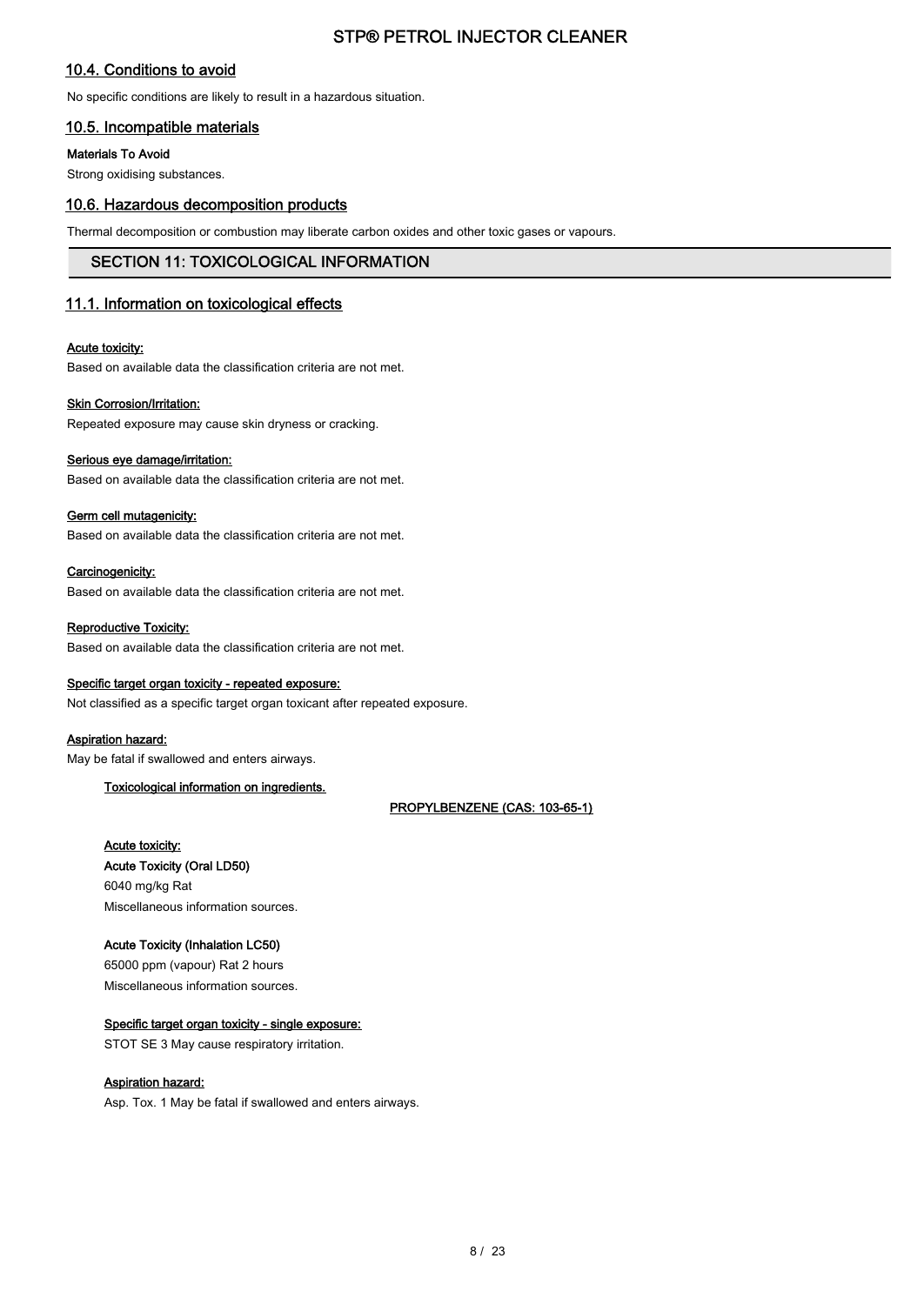## STP® PETROL INJECTOR CLEANER MESITYLENE (CAS: 108-67-8)

Acute toxicity: Acute Toxicity (Oral LD50) 6000 mg/kg Rat REACH dossier information Read across data.

### Acute Toxicity (Dermal LD50) > 4 mL/kg Rat

REACH dossier information Read across data.

### Acute Toxicity (Inhalation LC50)

10200 mg/m<sup>3</sup> (vapour) Rat 4 hours REACH dossier information Read across data.

### **Skin Corrosion/Irritation:**

Dose 0.5 mL 4 hr Rabbit Erythema\eschar score Well defined erythema (2). REACH dossier information Irritating.

## Serious eye damage/irritation:

Not Irritating. Based on available data the classification criteria are not met.

### Respiratory or skin sensitisation:

Skin sensitisation

Guinea pig maximization test (GPMT): Guinea Pig REACH dossier information Read across data. Not Sensitising. Based on available data the classification criteria are not met.

## Germ cell mutagenicity:

Genotoxicity - In Vitro Gene Mutation: REACH dossier information Negative. Based on available data the classification criteria are not met. Genotoxicity - In Vivo Chromosome aberration: REACH dossier information Negative. Based on available data the classification criteria are not met.

### Reproductive Toxicity:

### Reproductive Toxicity - Fertility

Multigeneration study: NOAEC 500 ppm Inhalation. Rat F1 REACH dossier information Read across data. Based on available data the classification criteria are not met. Reproductive Toxicity - Development Developmental toxicity: NOAEC 1470 mg/m3 Inhalation. Rat REACH dossier information Based on available data the classification criteria are not met.

### Specific target organ toxicity - repeated exposure:

STOT - Repeated exposure NOAEL 600 mg/kg Oral Rat REACH dossier information Not classified as a specific target organ toxicant after repeated exposure.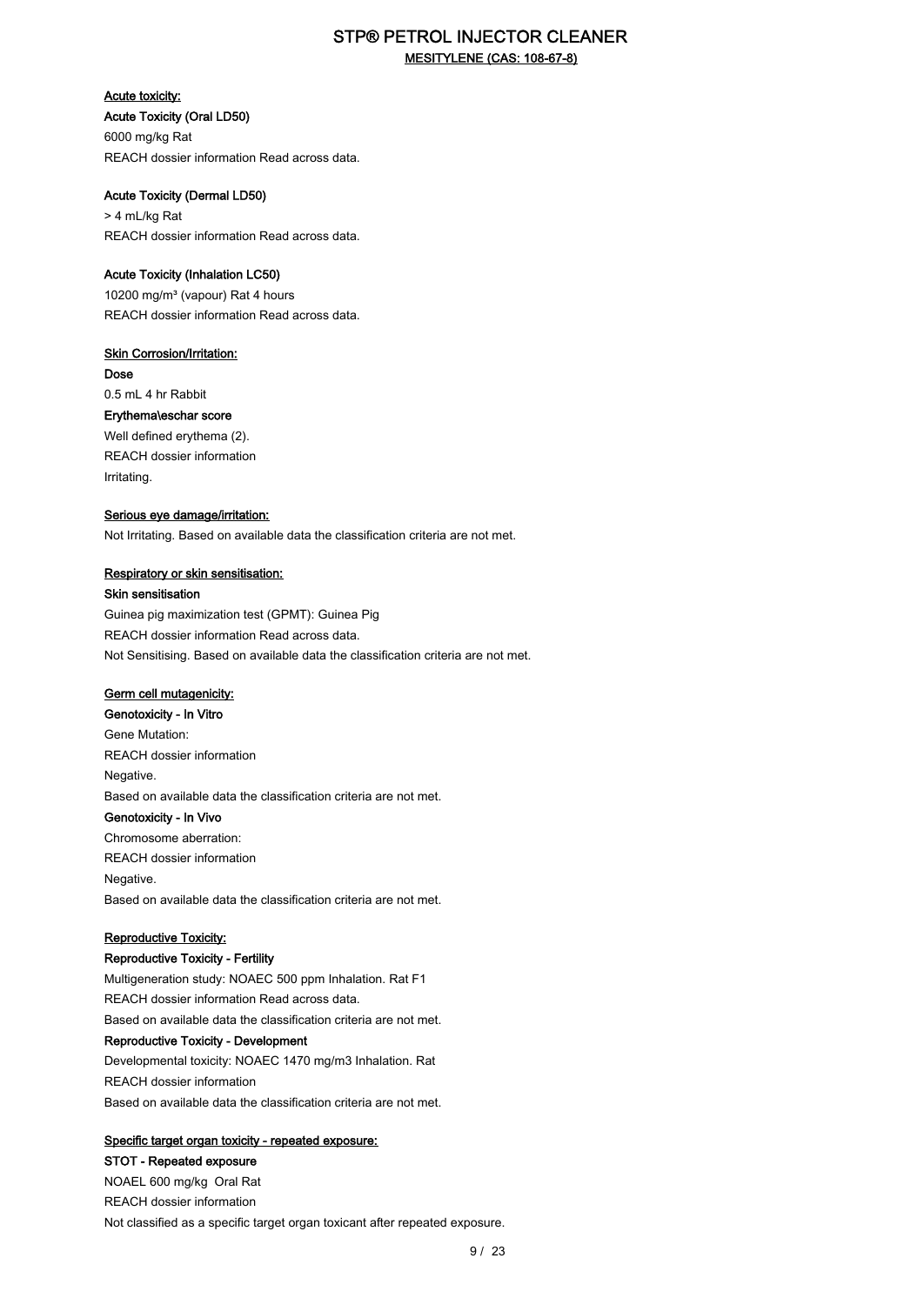## STP® PETROL INJECTOR CLEANER 1,2,4-TRIMETHYLBENZENE (CAS: 95-63-6)

Acute toxicity: Acute Toxicity (Oral LD50)

6000 mg/kg Rat REACH dossier information

## Acute Toxicity (Dermal LD50)

4 mL/kg Rat REACH dossier information Read across data.

### Acute Toxicity (Inhalation LC50)

10200 mg/m<sup>3</sup> (vapour) Rat 4 hours REACH dossier information Read across data.

## **Skin Corrosion/Irritation:**

Dose 0.5 mL 4 hr Rabbit Erythema\eschar score Well defined erythema (2). REACH dossier information Read across data. Irritating.

### Serious eye damage/irritation:

Not Irritating. Read across data. REACH dossier information Based on available data the classification criteria are not met.

### Respiratory or skin sensitisation:

### Skin sensitisation

Guinea pig maximization test (GPMT): Guinea Pig REACH dossier information Read across data. Not Sensitising. Based on available data the classification criteria are not met.

## Germ cell mutagenicity:

Genotoxicity - In Vitro Gene Mutation: REACH dossier information Negative. Based on available data the classification criteria are not met. Genotoxicity - In Vivo Chromosome aberration: REACH dossier information Negative. Based on available data the classification criteria are not met.

### Reproductive Toxicity:

### Reproductive Toxicity - Fertility

Multigeneration study: NOAEC 500 ppm Inhalation. Rat F1 REACH dossier information Read across data. Based on available data the classification criteria are not met. Reproductive Toxicity - Development Developmental toxicity: NOAEC 1470 mg/m3 Inhalation. Rat REACH dossier information Based on available data the classification criteria are not met.

### Specific target organ toxicity - repeated exposure:

## STOT - Repeated exposure

NOAEL 600 mg/kg Oral Rat REACH dossier information Read across data. Not classified as a specific target organ toxicant after repeated exposure.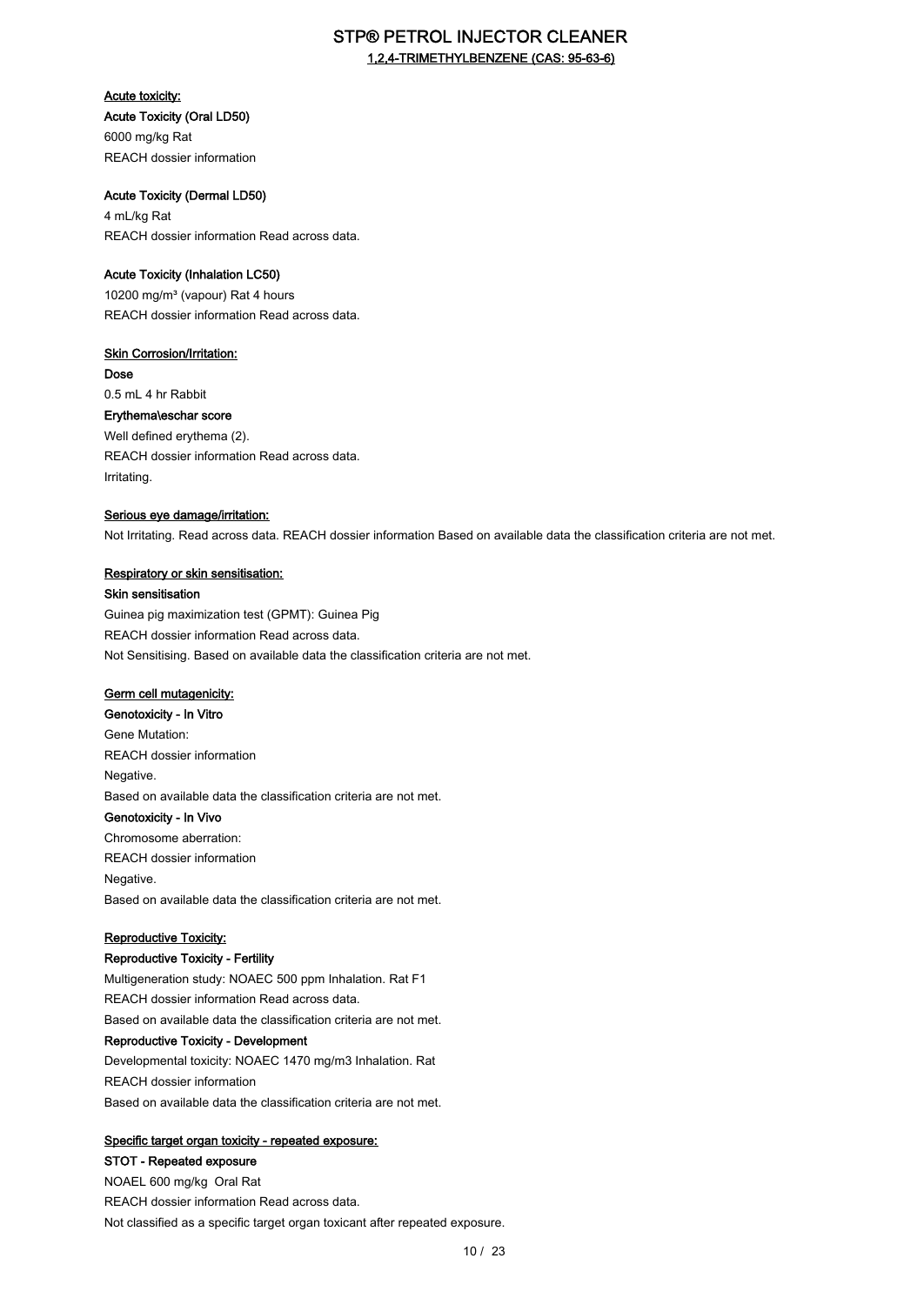## STP® PETROL INJECTOR CLEANER NAPHTHALENE (CAS: 91-20-3)

#### Acute toxicity:

Acute Toxicity (Oral LD50) > 2000 mg/kg Rat REACH dossier information

Acute Toxicity (Dermal LD50)

> 2500 mg/kg Rat REACH dossier information

### Acute Toxicity (Inhalation LC50)

> 0.4 mg/l (vapours) Rat 4 hours REACH dossier information

### **Skin Corrosion/Irritation:**

Dose 0.5 g 24 hr Rabbit Primary dermal irritation index (PDI) 1.75

### Erythema\eschar score

Very slight erythema -barely perceptible (1).

### Oedema score

Very slight oedema -barely perceptible (1). REACH dossier information Not irritating. Based on available data the classification criteria are not met.

### Serious eye damage/irritation:

Not Irritating. Based on available data the classification criteria are not met.

### Respiratory or skin sensitisation:

### Skin sensitisation

Guinea pig maximization test (GPMT): Guinea Pig REACH dossier information Not Sensitising. Based on available data the classification criteria are not met.

### Germ cell mutagenicity:

Genotoxicity - In Vitro Genome mutation: REACH dossier information Negative. Based on available data the classification criteria are not met. Genotoxicity - In Vivo Chromosome aberration: REACH dossier information Negative. Based on available data the classification criteria are not met.

### Carcinogenicity:

**Carcinogenicity** Inhalation. Rat REACH dossier information Limited evidence of a carcinogenic effect. IARC Carcinogenicity

IARC Group 2B Possibly carcinogenic to humans.

Reproductive Toxicity: Reproductive Toxicity - Development Developmental toxicity: NOAEC 150 mg/kg Oral Rat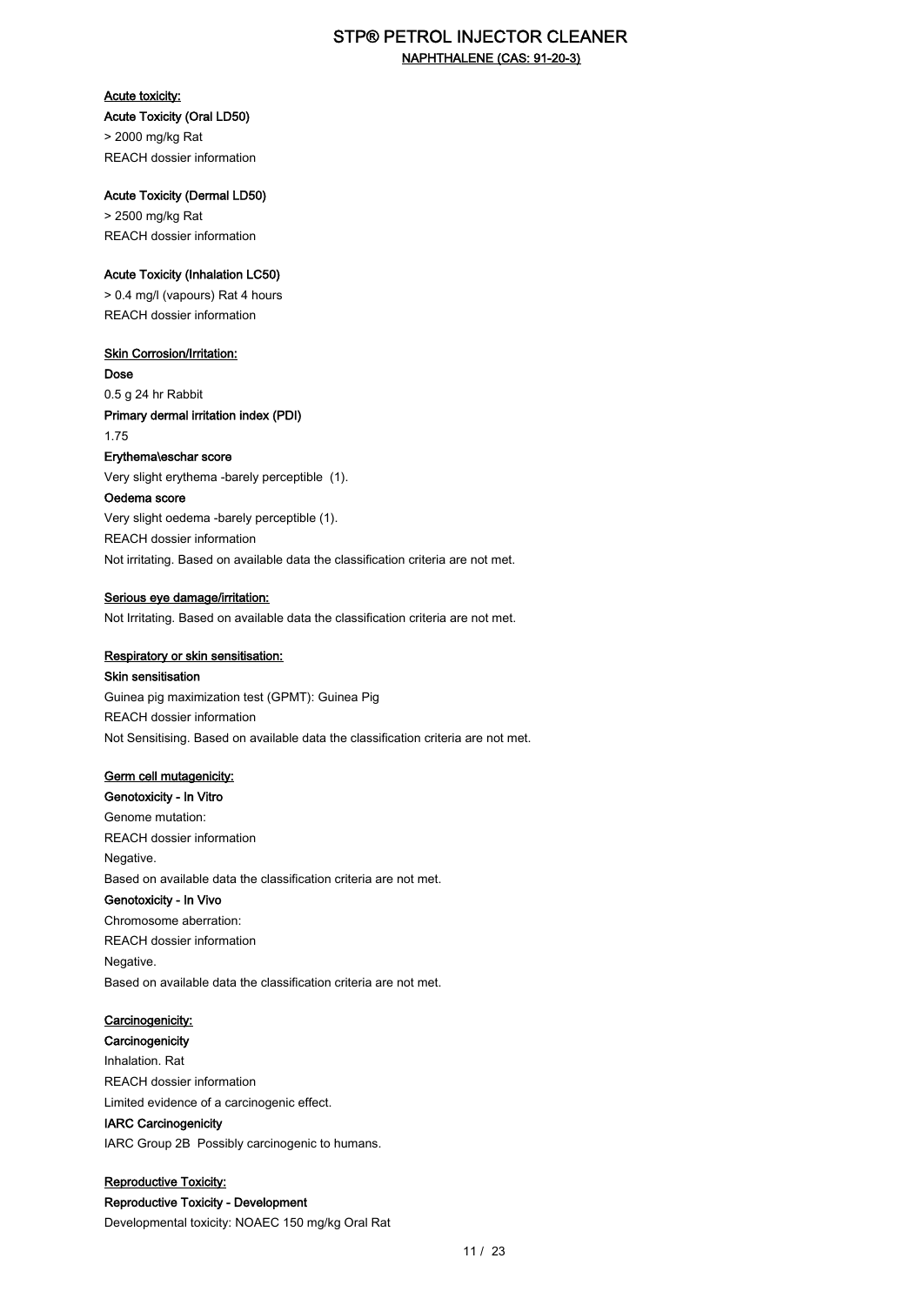REACH dossier information

Specific target organ toxicity - repeated exposure: STOT - Repeated exposure NOAEL 133 mg/kg Oral Mouse REACH dossier information Not classified as a specific target organ toxicant after repeated exposure.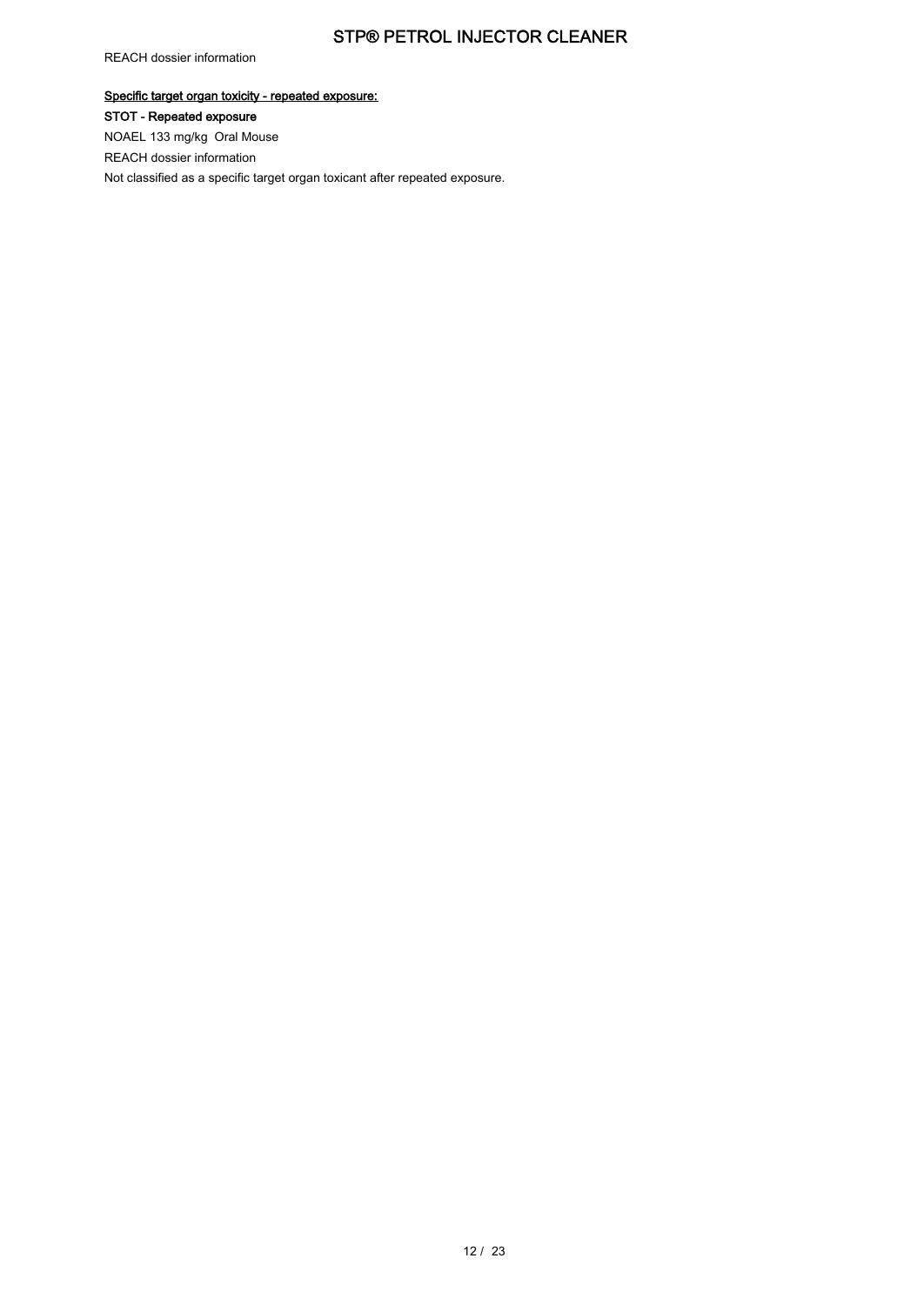## STP® PETROL INJECTOR CLEANER SOLVENT NAPHTHA (PETROLEUM), HEAVY AROMATIC (CAS: 64742-94-5)

### Acute toxicity:

## Acute Toxicity (Oral LD50) > 5000 mg/kg Rat

REACH dossier information

### Acute Toxicity (Dermal LD50)

> 2000 mg/kg Rabbit REACH dossier information

### Acute Toxicity (Inhalation LC50)

> 5.28 mg/l (vapours) Rat 4 hours REACH dossier information

## **Skin Corrosion/Irritation:**

Dose 0.5 mL 24 hr Rabbit Erythema\eschar score

Moderate to severe erythema (3).

### Oedema score

Slight oedema - edges of area well defined by definite raising (2). REACH dossier information Irritating.

### Serious eye damage/irritation:

Not Irritating.

### Respiratory or skin sensitisation:

### Skin sensitisation

Buehler test: Guinea Pig REACH dossier information Not Sensitising. Based on available data the classification criteria are not met.

### Germ cell mutagenicity:

Genotoxicity - In Vitro Gene Mutation: REACH dossier information Negative. Based on available data the classification criteria are not met.

### Genotoxicity - In Vivo

Chromosome aberration: REACH dossier information Negative. Based on available data the classification criteria are not met.

## Carcinogenicity:

**Carcinogenicity** LOAEL 250 mg/kg/day Dermal Mouse REACH dossier information No evidence of carcinogenicity in animal studies

### Reproductive Toxicity:

Reproductive Toxicity - Fertility Fertility: NOAEL 750 mg/kg/day Oral Rat P REACH dossier information Based on available data the classification criteria are not met. Reproductive Toxicity - Development Maternal toxicity: NOAEC >= 364 ppm Inhalation. Rat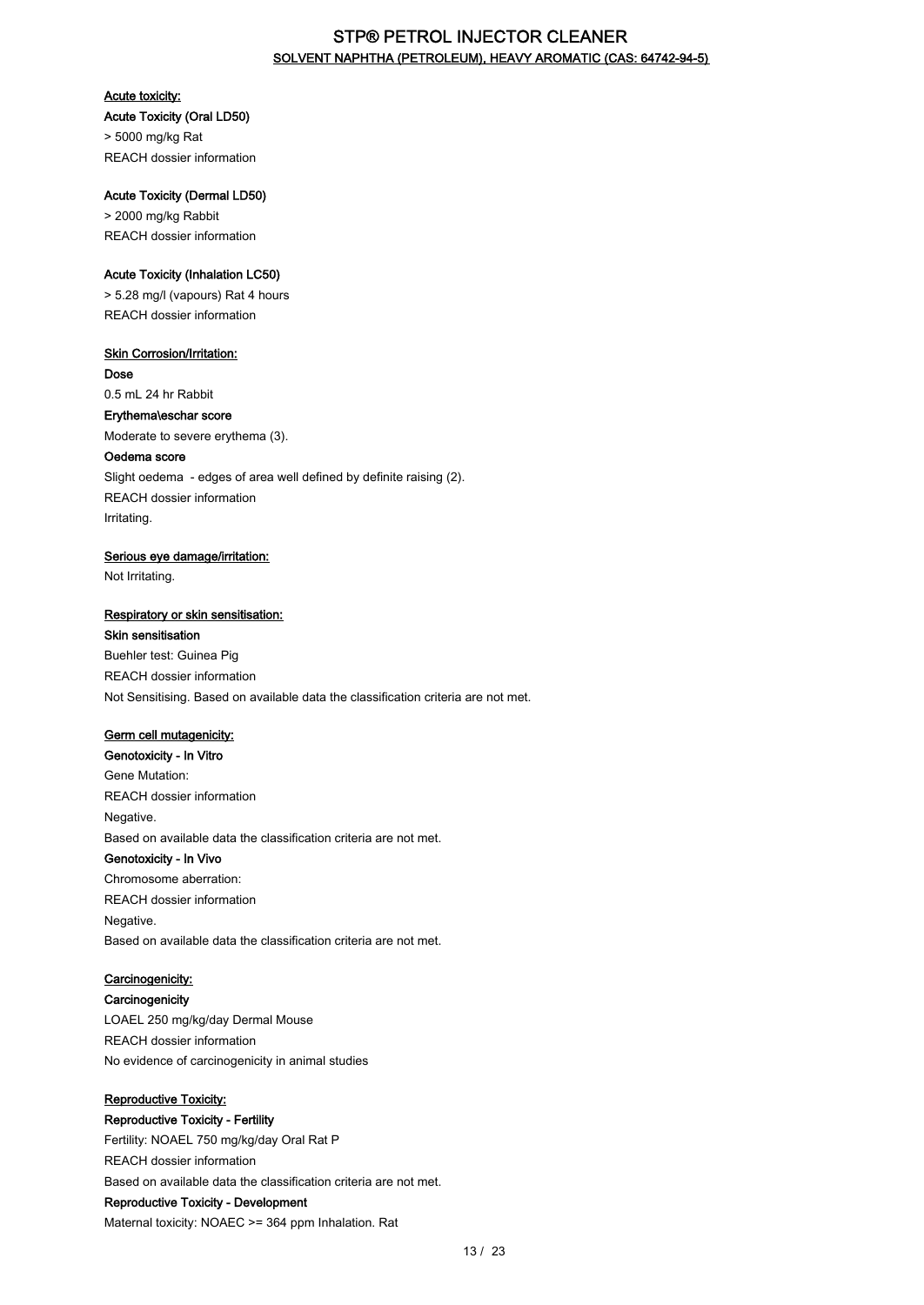REACH dossier information Based on available data the classification criteria are not met.

## Specific target organ toxicity - repeated exposure:

STOT - Repeated exposure

NOAEL 750 mg/l/6hr/day Oral Rat REACH dossier information

### Aspiration hazard:

### Viscosity

Kinematic viscosity <= 20.5 mm2/s. REACH dossier information Harmful: may cause lung damage if swallowed.

POLYOLEFIN ALKYL PHENOL ALKYL AMINE

### Acute toxicity:

Irritating to eyes and skin.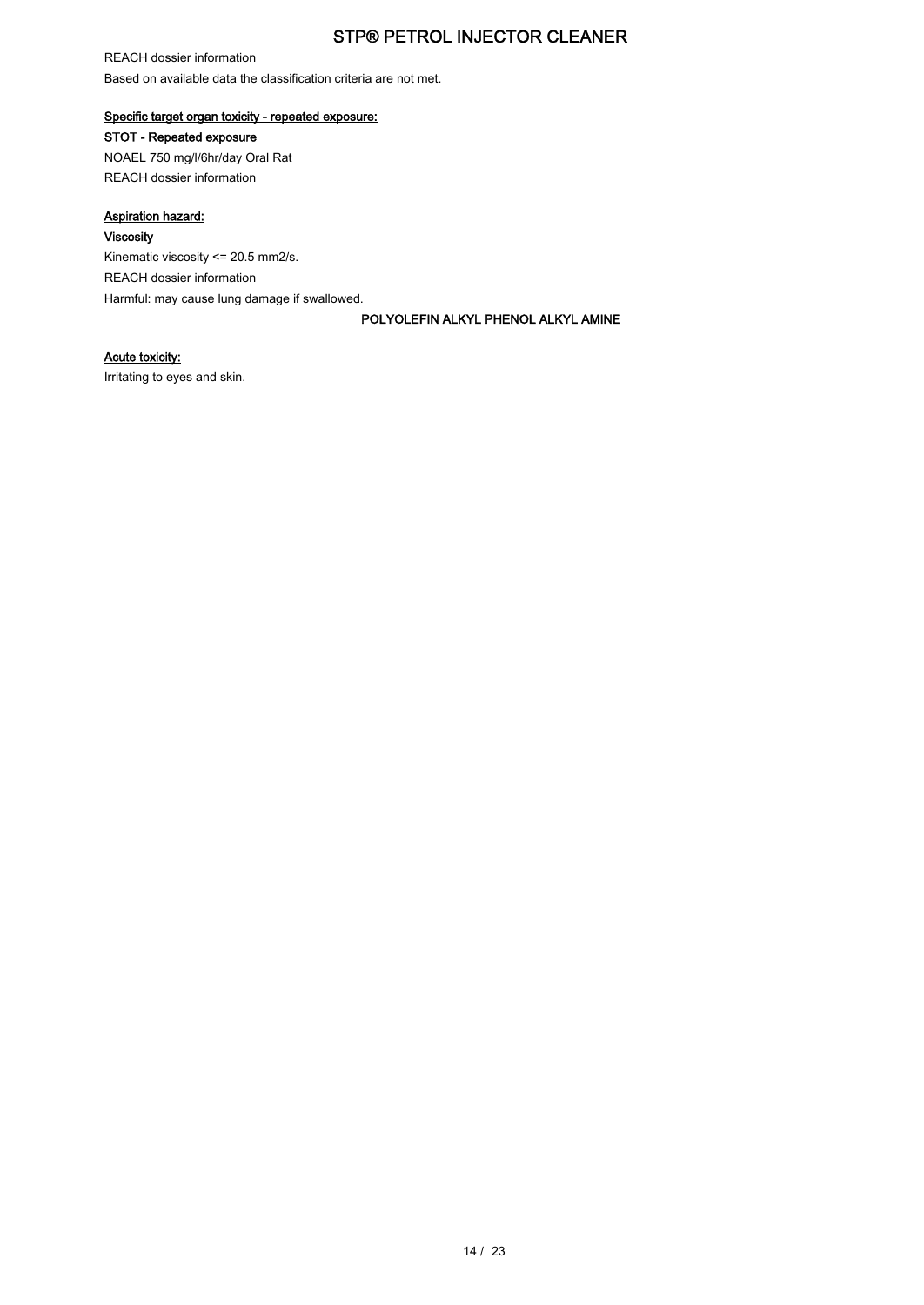## STP® PETROL INJECTOR CLEANER SOLVENT NAPHTHA (PETROLEUM), LIGHT AROM. (<0.1% BENZENE) (CAS: 64742-95-6)

### Acute toxicity:

## Acute Toxicity (Oral LD50)

> 5000 mg/kg Rat REACH dossier information

### Acute Toxicity (Dermal LD50)

> 2000 mg/kg Rabbit REACH dossier information

### Acute Toxicity (Inhalation LC50)

> 5610 mg/m³ (vapour) Rat 4 hours REACH dossier information

## **Skin Corrosion/Irritation:**

Dose 0.5 mL 4 hr Rabbit

# Erythema\eschar score

Well defined erythema (2).

## Oedema score

Slight oedema - edges of area well defined by definite raising (2). REACH dossier information Irritating.

### Serious eye damage/irritation:

Not Irritating. Based on available data the classification criteria are not met.

### Respiratory or skin sensitisation:

### Skin sensitisation

Buehler test: Guinea Pig REACH dossier information Not Sensitising. Based on available data the classification criteria are not met.

### Germ cell mutagenicity:

Genotoxicity - In Vitro Gene Mutation: REACH dossier information Negative. Based on available data the classification criteria are not met.

### Genotoxicity - In Vivo

Chromosome aberration: REACH dossier information Negative. Based on available data the classification criteria are not met.

## Carcinogenicity:

**Carcinogenicity** 

NOAEL 0.05 mL Dermal Mouse REACH dossier information This substance has no evidence of carcinogenic properties. IARC Carcinogenicity Not listed.

## Reproductive Toxicity:

Reproductive Toxicity - Fertility Screening: NOAEL 24700 mg/m3 Inhalation. Rat F1 REACH dossier information Based on available data the classification criteria are not met.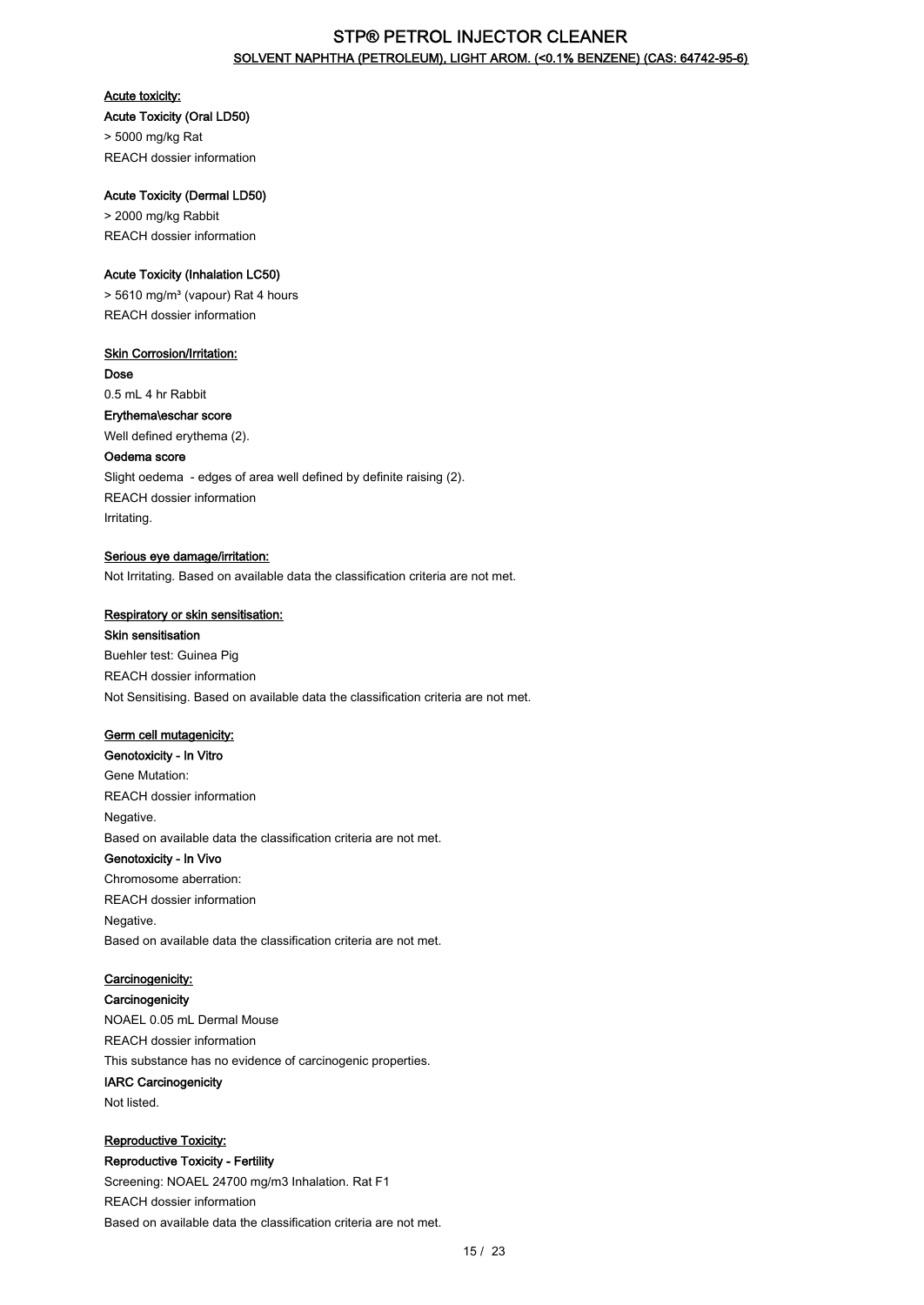### Reproductive Toxicity - Development

Maternal toxicity: NOAEL 23900 mg/m3 Inhalation. Rat REACH dossier information Based on available data the classification criteria are not met.

### HYDROCARBONS, C11-C14, n-ALKANES, ISOALKANES, CYCLICS, <2% AROMATICS

#### Acute toxicity:

#### Acute Toxicity (Oral LD50)

> 5000 mg/kg Rat Raw material suppliers' information. Based on available data the classification criteria are not met.

#### Acute Toxicity (Dermal LD50)

> 5000 mg/kg Rabbit Raw material suppliers' information. Based on available data the classification criteria are not met.

### Acute Toxicity (Inhalation LC50)

> 5000 mg/m<sup>3</sup> (vapour) Rat 8 hours Raw material suppliers' information. Based on available data the classification criteria are not met.

#### **Skin Corrosion/Irritation:**

Raw material suppliers' information. Based on available data the classification criteria are not met.

#### Respiratory or skin sensitisation:

Skin sensitisation Guinea pig maximization test (GPMT): Guinea Pig REACH dossier information Based on available data the classification criteria are not met.

## Germ cell mutagenicity:

Genotoxicity - In Vitro Gene Mutation: REACH dossier information Negative. Based on available data the classification criteria are not met.

#### Specific target organ toxicity - repeated exposure:

STOT - Repeated exposure NOAEL >=30000 mg/kg Oral Rat REACH dossier information Not classified as a specific target organ toxicant after repeated exposure.

## Aspiration hazard:

Viscosity

Kinematic viscosity <= 20.5 mm2/s. REACH dossier information Harmful: may cause lung damage if swallowed.

## SECTION 12: ECOLOGICAL INFORMATION

### 12.1. Toxicity

### Acute Fish Toxicity

Harmful to aquatic life with long lasting effects.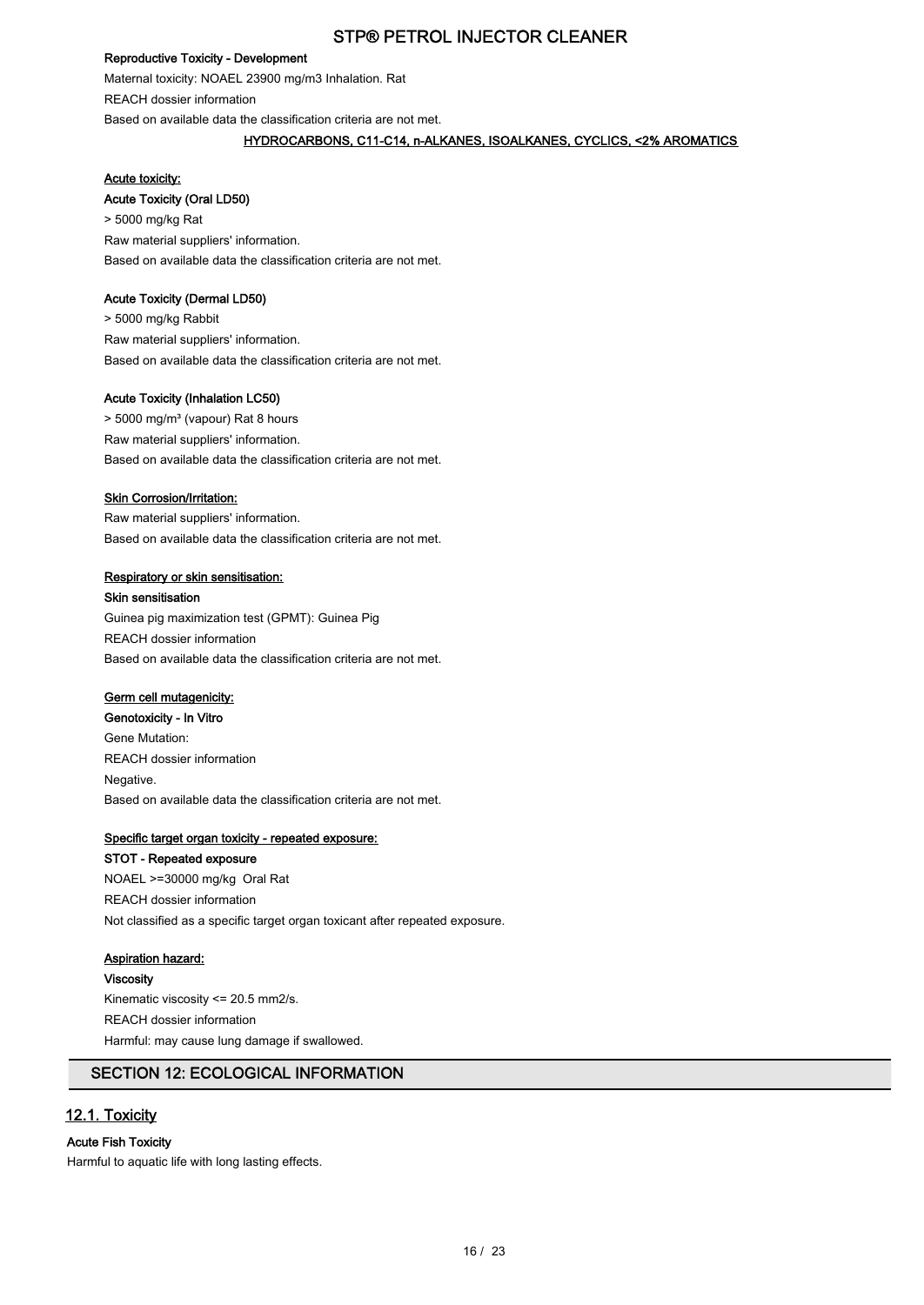## Ecological information on ingredients.

### PROPYLBENZENE (CAS: 103-65-1)

## Acute Fish Toxicity

Toxic to aquatic organisms. Acute Toxicity - Fish LC50 96 hours 1.55 mg/l Onchorhynchus mykiss (Rainbow trout) MIscellaneous information sources.

## Acute Toxicity - Aquatic Invertebrates

EC50 24 hours 2 mg/l Daphnia magna MIscellaneous information sources.

### MESITYLENE (CAS: 108-67-8)

Acute Toxicity - Fish LC50 96 hours 12.52 mg/l Carassius auratus (Goldfish) REACH dossier information Acute Toxicity - Aquatic Invertebrates LC50 48 hours 6 mg/l Daphnia magna

REACH dossier information

## Acute Toxicity - Aquatic Plants

EC50 48 hours 25 mg/l Desmodesmus subspicatus REACH dossier information

Chronic Toxicity - Aquatic Invertebrates

NOEC 21 days 2 mg/l Daphnia magna

#### 1,2,4-TRIMETHYLBENZENE (CAS: 95-63-6)

#### Acute Toxicity - Fish

LC50 96 hours 7.72 mg/l Pimephales promelas (Fat-head Minnow) REACH dossier information

## Acute Toxicity - Aquatic Invertebrates

EC50 48 hours 3.6 mg/l Daphnia magna REACH dossier information

### Acute Toxicity - Aquatic Plants

EC50 96 hours 2.356 mg/l Freshwater algae REACH dossier information Estimated Value

#### NAPHTHALENE (CAS: 91-20-3)

### Acute Toxicity - Fish

LC50 96 hours 6.08 mg/l Pimephales promelas (Fat-head Minnow) REACH dossier information Acute Toxicity - Aquatic Invertebrates EC50 48 hours 2.16 mg/l Daphnia magna REACH dossier information Acute Toxicity - Microorganisms

IC50 24 hours 29 mg/l Nitrosomonas sp. REACH dossier information

### SOLVENT NAPHTHA (PETROLEUM), HEAVY AROMATIC (CAS: 64742-94-5)

### Acute Toxicity - Fish

LL50 96 hours 2 - 5 mg/l Onchorhynchus mykiss (Rainbow trout) REACH dossier information Acute Toxicity - Aquatic Invertebrates EL50 48 hours 1.4 mg/l Daphnia magna REACH dossier information Acute Toxicity - Aquatic Plants EL50 72 hours 1 - 3 mg/l Pseudokirchnerella subcapitata REACH dossier information Acute Toxicity - Microorganisms NOEL 72 hours 1.641 mg/l Tetrahymena pyriformis Estimated Value REACH dossier information

### Chronic Toxicity - Fish Early life Stage

NOEL 28 days 0.098 mg/l Onchorhynchus mykiss (Rainbow trout) REACH dossier information Estimated Value

## Chronic Toxicity - Aquatic Invertebrates

EL50 21 days 0.89 mg/l Daphnia magna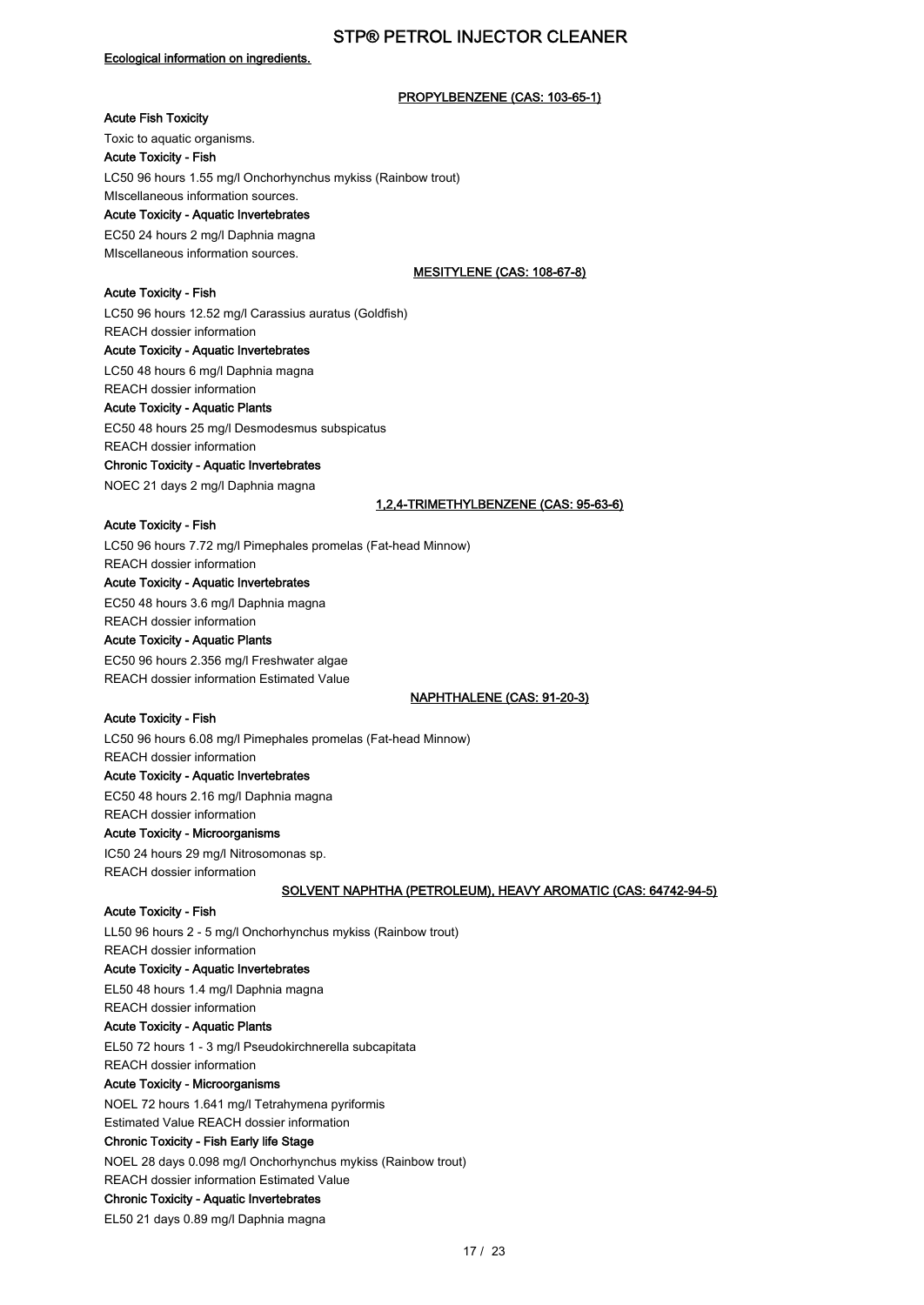NOEL 21 days 0.48 mg/l Daphnia magna REACH dossier information

### POLYOLEFIN ALKYL PHENOL ALKYL AMINE

## Acute Fish Toxicity

Not considered toxic to fish.

### SOLVENT NAPHTHA (PETROLEUM), LIGHT AROM. (<0.1% BENZENE) (CAS: 64742-95-6)

### Acute Toxicity - Fish

LL50 96 hours 8.2 mg/l Onchorhynchus mykiss (Rainbow trout)

REACH dossier information

## Acute Toxicity - Aquatic Invertebrates

EL50 48 hours 4.5 mg/l Daphnia magna

## REACH dossier information

## Acute Toxicity - Aquatic Plants

EL50 72 hours 3.1 mg/l Pseudokirchnerella subcapitata

## REACH dossier information

## Acute Toxicity - Microorganisms

EC50 40 hours 15.41 mg/l Tetrahymena pyriformis

REACH dossier information

### HYDROCARBONS, C11-C14, n-ALKANES, ISOALKANES, CYCLICS, <2% AROMATICS

#### Acute Toxicity - Fish

LL50 96 hours > 1000 mg/l Onchorhynchus mykiss (Rainbow trout) REACH dossier information

### Acute Toxicity - Aquatic Invertebrates

EL50 48 hours > 1000 mg/l Daphnia magna

## REACH dossier information

## Acute Toxicity - Aquatic Plants

EL50 72 hours > 1000 mg/l Pseudokirchnerella subcapitata REACH dossier information

## 12.2. Persistence and degradability

### **Degradability**

There are no data on the degradability of this product.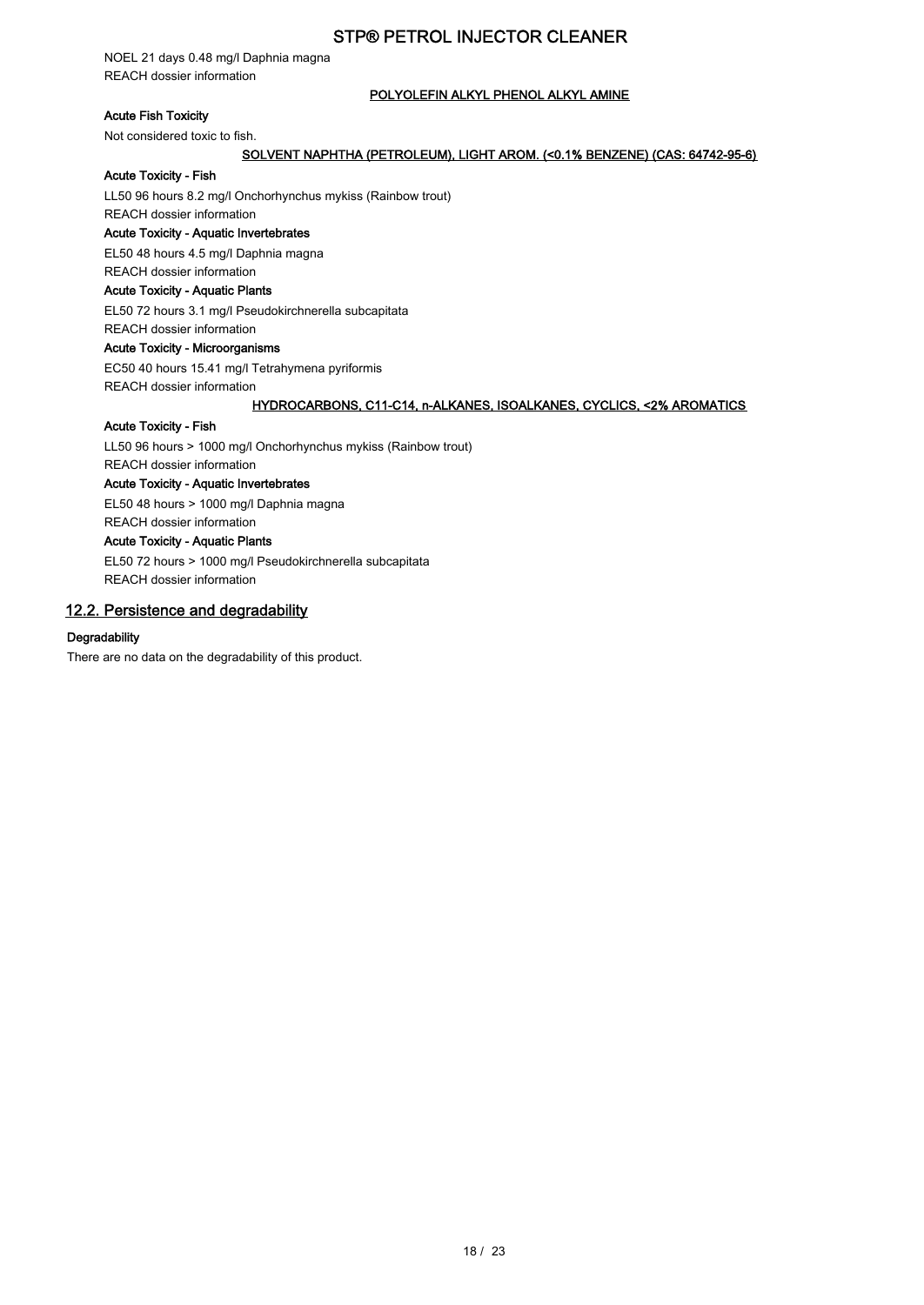### Ecological information on ingredients.

### PROPYLBENZENE (CAS: 103-65-1)

### **Degradability**

May cause long-term adverse effects in the aquatic environment.

#### MESITYLENE (CAS: 108-67-8)

### Biodegradation

Water Degradation (50%) 4.4 days REACH dossier information Estimated Value The substance is readily biodegradable.

1,2,4-TRIMETHYLBENZENE (CAS: 95-63-6)

#### **Degradability**

There are no data on the degradability of this product.

#### NAPHTHALENE (CAS: 91-20-3)

### Biodegradation

Soil Degradation (90%) 10 days Water Degradation (99.9%) 15.2±8.4 days REACH dossier information The substance is readily biodegradable.

### SOLVENT NAPHTHA (PETROLEUM), HEAVY AROMATIC (CAS: 64742-94-5)

### **Degradability**

No data available.

### POLYOLEFIN ALKYL PHENOL ALKYL AMINE

### **Degradability**

There are no data on the degradability of this product.

SOLVENT NAPHTHA (PETROLEUM), LIGHT AROM. (<0.1% BENZENE) (CAS: 64742-95-6)

### **Degradability**

There are no data on the degradability of this product.

### HYDROCARBONS, C11-C14, n-ALKANES, ISOALKANES, CYCLICS, <2% AROMATICS

### Biodegradation

Water Degradation (~5%) 3 days Water Degradation (~50%) 15 days Water Degradation (69%) 28 days REACH dossier information Readily biodegradable but failing the 10 day window.

### 12.3. Bioaccumulative potential

### Bioaccumulative potential

No data available on bioaccumulation.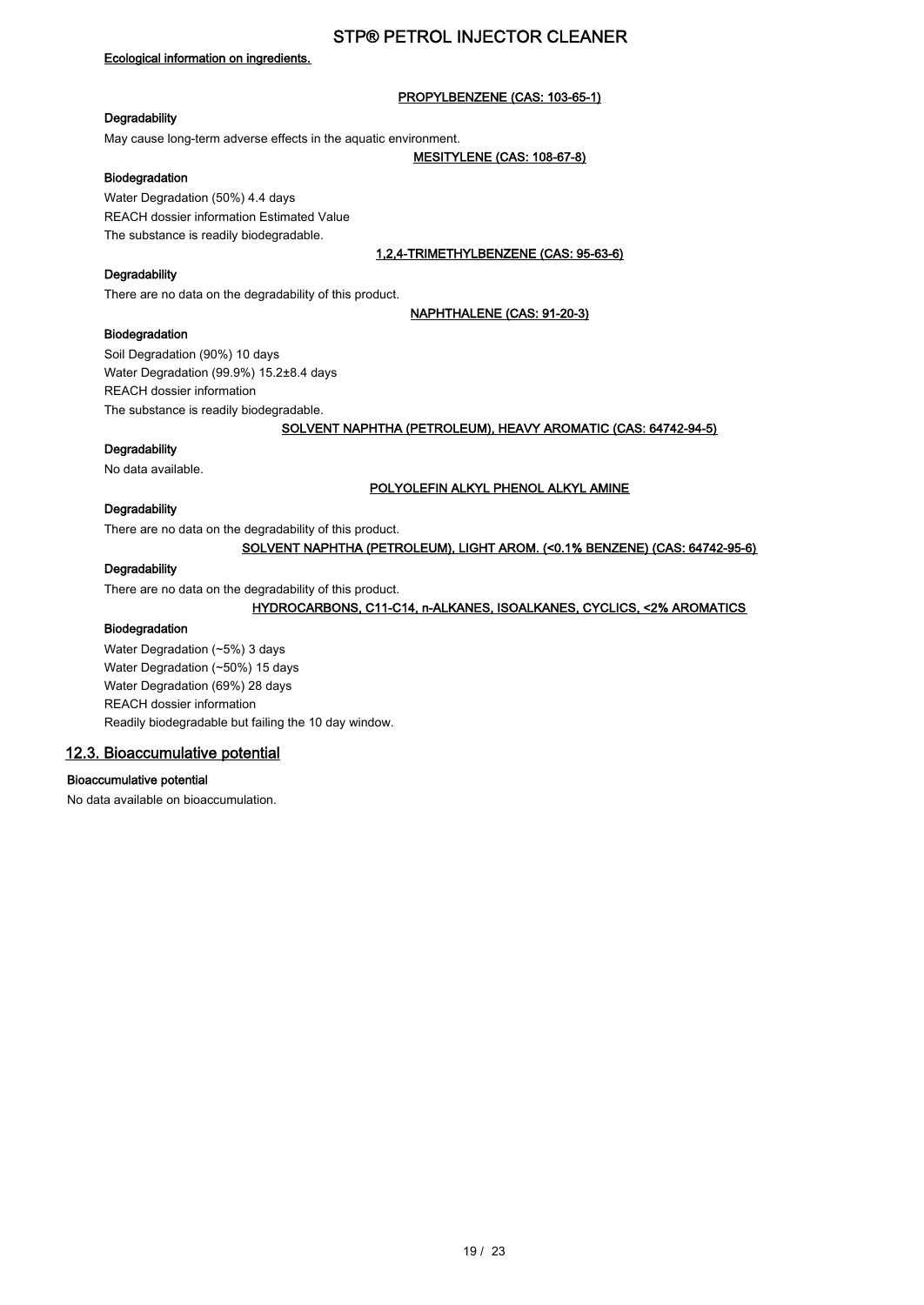### Ecological information on ingredients.

### PROPYLBENZENE (CAS: 103-65-1)

MESITYLENE (CAS: 108-67-8)

### Bioaccumulative potential

No data available on bioaccumulation.

#### Bioaccumulation factor

BCF 161 Pimephales promelas (Fat-head Minnow) REACH dossier information Estimated Value Partition coefficient

log Pow 3.42 REACH dossier information

### 1,2,4-TRIMETHYLBENZENE (CAS: 95-63-6)

### Bioaccumulation factor

BCF 243 Pimephales promelas (Fat-head Minnow) REACH dossier information Estimated Value

### Partition coefficient

log Pow 3.63 REACH dossier information

NAPHTHALENE (CAS: 91-20-3)

### Bioaccumulative potential

### Will not bio-accumulate. Bioaccumulation factor BCF 36.5 - 168

REACH dossier information Partition coefficient

log Pow 3.4 @ 25 °C REACH dossier information

### SOLVENT NAPHTHA (PETROLEUM), HEAVY AROMATIC (CAS: 64742-94-5)

## Bioaccumulative potential

No data available on bioaccumulation.

### POLYOLEFIN ALKYL PHENOL ALKYL AMINE

### Bioaccumulative potential

No data available on bioaccumulation.

### SOLVENT NAPHTHA (PETROLEUM), LIGHT AROM. (<0.1% BENZENE) (CAS: 64742-95-6)

### Bioaccumulation factor

BCF 10 - 2500 REACH dossier information Estimated Value

### HYDROCARBONS, C11-C14, n-ALKANES, ISOALKANES, CYCLICS, <2% AROMATICS

### Bioaccumulative potential

No data available on bioaccumulation.

### 12.4. Mobility in soil

### Mobility:

No data available.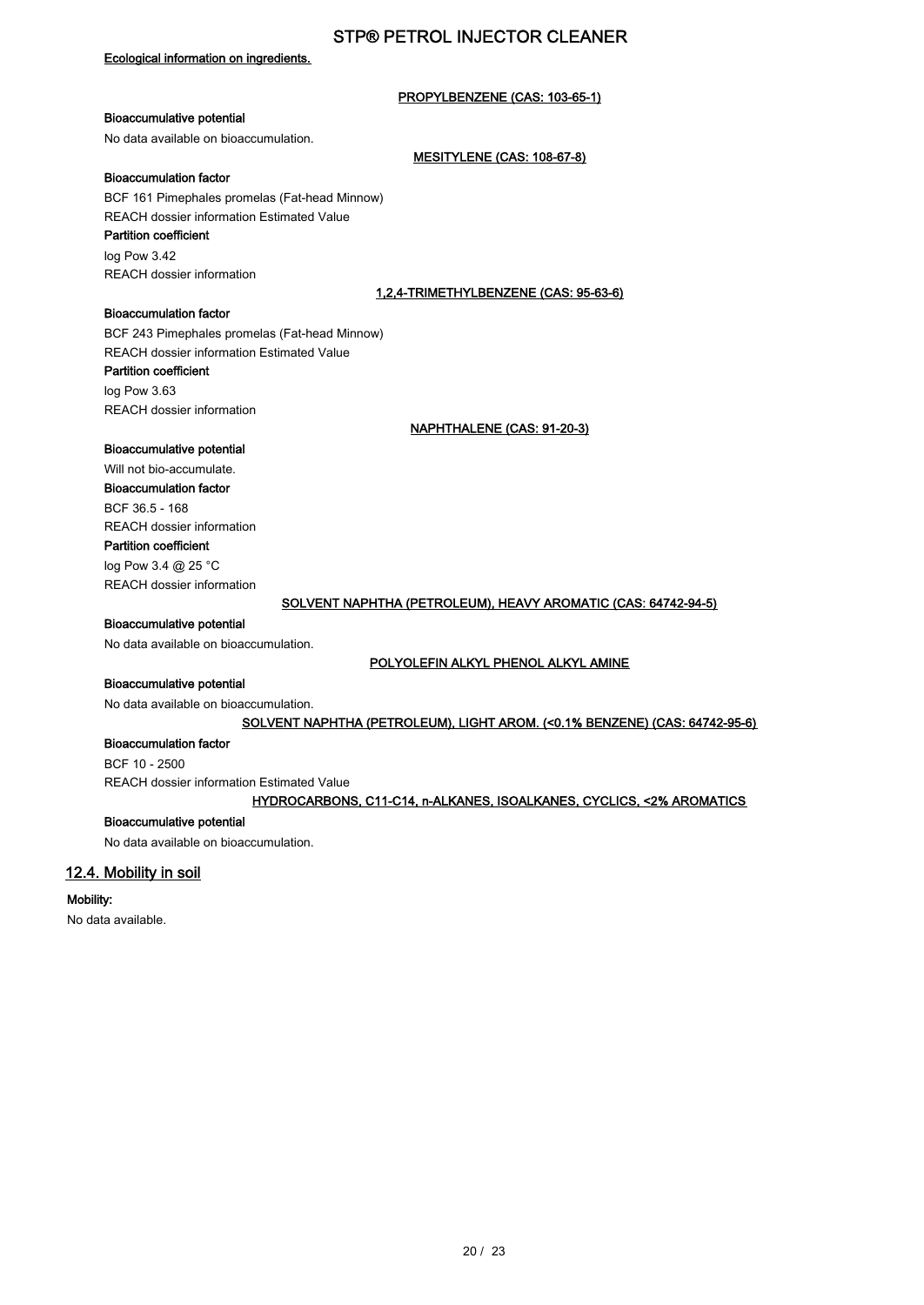### Ecological information on ingredients.

### PROPYLBENZENE (CAS: 103-65-1)

## Mobility:

No information available.

### MESITYLENE (CAS: 108-67-8)

### Adsorption/Desorption Coefficient

Soil log Koc 2.87 Estimated Value REACH dossier information

1,2,4-TRIMETHYLBENZENE (CAS: 95-63-6)

NAPHTHALENE (CAS: 91-20-3)

### Adsorption/Desorption Coefficient

Soil log Koc 3.04 REACH dossier information Estimated Value

Adsorption/Desorption Coefficient

Soil Koc 664 @ 10 °C REACH dossier information

### SOLVENT NAPHTHA (PETROLEUM), HEAVY AROMATIC (CAS: 64742-94-5)

## Mobility:

The product is insoluble in water.

### POLYOLEFIN ALKYL PHENOL ALKYL AMINE

## Mobility:

No information available.

### SOLVENT NAPHTHA (PETROLEUM), LIGHT AROM. (<0.1% BENZENE) (CAS: 64742-95-6)

### Adsorption/Desorption Coefficient

Soil log Koc 1.783 - 2.36

REACH dossier information Estimated Value

### HYDROCARBONS, C11-C14, n-ALKANES, ISOALKANES, CYCLICS, <2% AROMATICS

## Surface tension

26.4 mN/m @ 25 °C REACH dossier information

### 12.5. Results of PBT and vPvB assessment

Not determined.

### 12.6. Other adverse effects

Not determined.

## SECTION 13: DISPOSAL CONSIDERATIONS

## 13.1. Waste treatment methods

Dispose of waste and residues in accordance with local authority requirements. Dike far ahead of spill for later disposal. Recover and reclaim or recycle, if practical.

### SECTION 14: TRANSPORT INFORMATION

General The product is not covered by international regulation on the transport of dangerous goods (IMDG, IATA, ADR/RID).

## 14.1. UN number

Not applicable.

## 14.2. UN proper shipping name

Not applicable.

## 14.3. Transport hazard class(es)

## Transport Labels

No transport warning sign required.

## 14.4. Packing group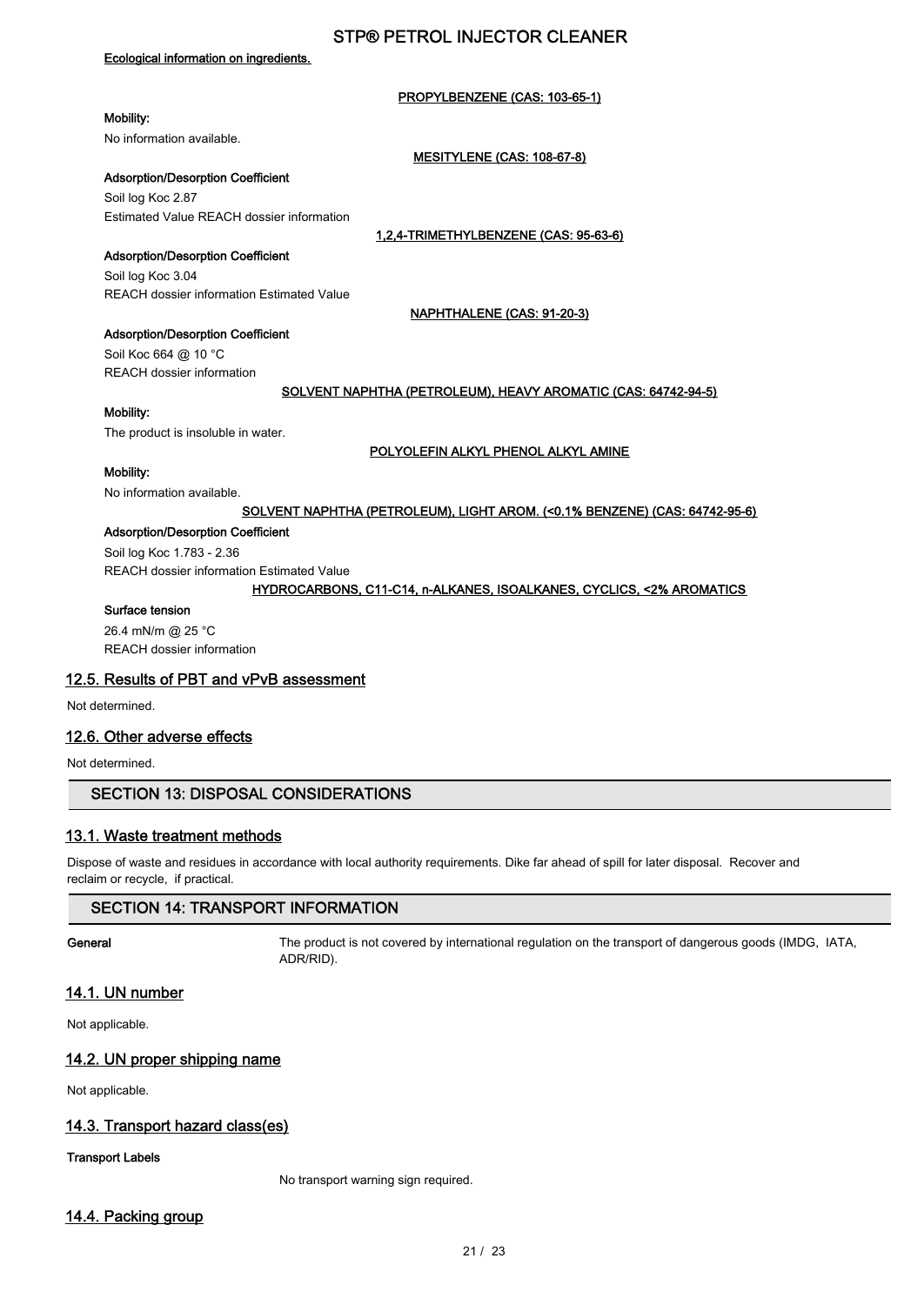Not applicable.

### 14.5. Environmental hazards

Environmentally Hazardous Substance/Marine Pollutant

No.

### 14.6. Special precautions for user

Not applicable.

## 14.7. Transport in bulk according to Annex II of MARPOL73/78 and the IBC Code

Not applicable.

### SECTION 15: REGULATORY INFORMATION

## 15.1. Safety, health and environmental regulations/legislation specific for the substance or mixture

### Statutory Instruments

The Chemicals (Hazard Information and Packaging for Supply) Regulations 2009 (S.I 2009 No. 716).

### Guidance Notes

Workplace Exposure Limits EH40.

#### EU Legislation

Regulation (EC) No 1272/2008 of the European Parliament and of the Council of 16 December 2008 on classification, labelling and packaging of substances and mixtures, amending and repealing Directives 67/548/EEC and 1999/45/EC, and amending Regulation (EC) No 1907/2006 with amendments.

#### Water hazard classification

WGK 2

### 15.2. Chemical Safety Assessment

No chemical safety assessment has been carried out.

## SECTION 16: OTHER INFORMATION

| <b>Revision Comments</b>               |                                                                                                  |
|----------------------------------------|--------------------------------------------------------------------------------------------------|
| Amendment to sections: 2, 3, 8, 11, 12 |                                                                                                  |
| <b>Revision Date</b>                   | 12-2013                                                                                          |
| <b>Revision</b>                        | 10                                                                                               |
| Supersedes date                        | 04-2013                                                                                          |
| <b>Risk Phrases In Full</b>            |                                                                                                  |
| R <sub>10</sub>                        | Flammable.                                                                                       |
| R <sub>20</sub>                        | Harmful by inhalation.                                                                           |
| R <sub>22</sub>                        | Harmful if swallowed.                                                                            |
| R52/53                                 | Harmful to aquatic organisms, may cause long-term adverse effects in the aquatic environment.    |
| R65                                    | Harmful: may cause lung damage if swallowed.                                                     |
| R36/37/38                              | Irritating to eyes, respiratory system and skin.                                                 |
| R37                                    | Irritating to respiratory system.                                                                |
| R38                                    | Irritating to skin.                                                                              |
| R40                                    | Limited evidence of a carcinogenic effect.                                                       |
| R66                                    | Repeated exposure may cause skin dryness or cracking.                                            |
| R51/53                                 | Toxic to aquatic organisms, may cause long-term adverse effects in the aquatic environment.      |
| R67                                    | Vapours may cause drowsiness and dizziness.                                                      |
| R50/53                                 | Very toxic to aquatic organisms, may cause long-term adverse effects in the aquatic environment. |